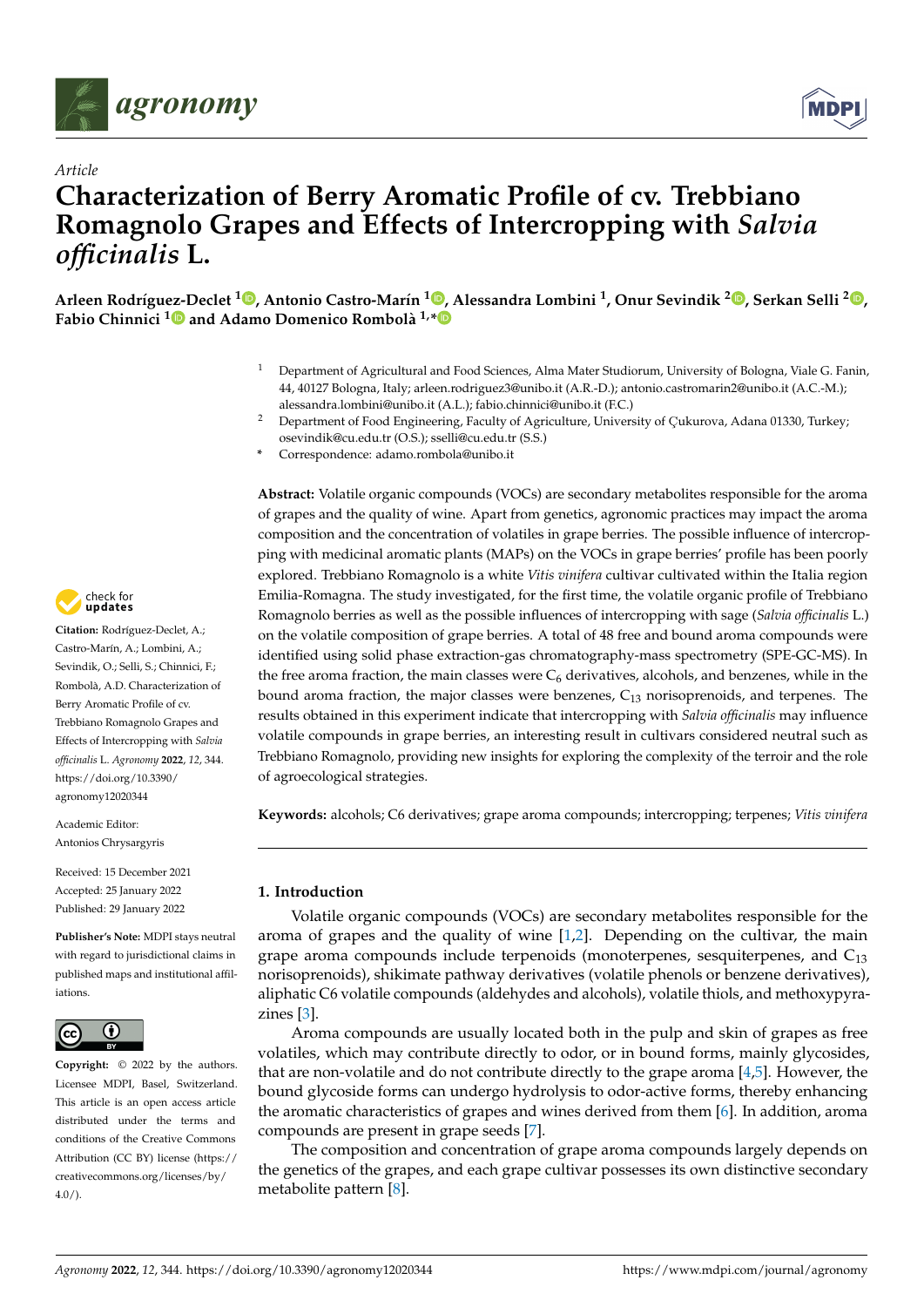Some classifications of grape cultivars have been proposed based on these metabolites. Terpene concentrations, for instance, have been used to categorize grapes in the following ways: (i) intensely muscat-flavored varieties with high free monoterpene concentrations; (ii) non-muscat but aromatic varieties with a medium free monoterpene concentration; and (iii) neutral varieties that do not depend upon monoterpenes for their flavor [\[9–](#page-12-8)[11\]](#page-13-0).

Apart from genetics, agronomic practices, both at the soil and the canopy level, may impact the aroma composition and the concentration of volatiles in grape berries [\[12,](#page-13-1)[13\]](#page-13-2). Intercropping plays a main role within the agronomic practices used in sustainable agricultural systems, being able to improve the use efficiency of natural resources [\[14\]](#page-13-3). Intercropping with medicinal and aromatic plants (MAPs); basil, lemon balm, and sage, for example, has been recently indicated as one practice that could positively influence the accumulation of VOCs in grape berries [\[15\]](#page-13-4).

Trebbiano Romagnolo is a white *Vitis vinifera* cultivar widely cultivated within the Italian region Emilia-Romagna (planted on 15,500 ha, 28% of the regional grapevine area), included in the protected designation of origin "Romagna" [\[16\]](#page-13-5). This cultivar is considered a neutral grape variety [\[17\]](#page-13-6); however, to the best of our knowledge, analytical data on the volatile composition of the berries are not yet available.

The aim of this study was to characterize the volatile organic profile of Trebbiano Romagnolo berries as well as the possible influences of intercropping with sage (*Salvia officinalis* L.), a MAP emitting VOCs [\[18\]](#page-13-7), on the volatile composition of grape berries.

#### **2. Materials and Methods**

# *2.1. Site Description, Experimental Design, and Vineyard Management*

The experiment was performed during the years 2019 and 2020, in a mature vineyard, planted in 2005, with *V. vinifera* L. cv. Trebbiano Romagnolo. The vineyard was located in Sant'Agata sul Santerno, Ravenna, Italy (44°26'11" N, 11°52'04" E, 11 m a.s.l.), on flat land, 50 m from the Santerno River, with a south/north row orientation. Vines were spaced 1.5 m within the row and 3.5 m between rows (planting density = 1900 plants/ha) and trained to a bilateral guyot system. The soil was clay loam, alkaline, with 2% of organic matter.

The experiment included two treatments: (i) control with spontaneous vegetation and (ii) intercropping with *Salvia officinalis* L. Treatments were established at the beginning of July 2019 and maintained until December 2020. A completely randomized experimental design, consisting of three plots (replicates) for each treatment, was adopted. Each plot consisted of three rows, with six (cv. Trebbiano Romagnolo) vines along the row. The main spontaneous plant species found in both treatments were the following: common wild oat (*Avena fatua* L.), couch grass (*Cynodon dactylon* L.), field bindweed (*Convolvulus arvensis* L.), common chicory (*Cichorium intybus* L.). Sampling was performed in four middle vines of the central row. In each intercropping plot, 2 sage plants (1 year old, obtained by seeds, selection "Giardino delle erbe di Casola Valsenio") were planted along the rows in the space between 2 grapevines with 50 cm distance, for a total of 30 sage plants per plot. After transplanting, water was supplied in the experimental plots to guarantee the establishment of sage. To control pests and diseases, the vineyard was treated using products allowed by the European Council (EC) Regulations to be used in organic agriculture (Reg (CE) 889/08). Treatments consisted mainly of copper (2019: 1.3 kg ha<sup>-1</sup> year<sup>-1</sup>; 2020: 1.23 kg ha<sup>-1</sup> year<sup>-1</sup>) and sulfur (2019: 13.55 kg ha<sup>-1</sup> year<sup>-1</sup>; 2020: 9.35 kg ha−<sup>1</sup> year−<sup>1</sup> ), to control fungal pathogens (*Plasmopara viticola, Erysiphe necator*, and *Botrytis cinerea*). Soil was managed by mowing the spontaneous vegetation present in the alley (width 3.1 m) with a rotary cutter, two times (spring and summer, 2019) or once (2020) a year. The spontaneous vegetation present in the row strip (0.40 m width) was not submitted to cutting. Neither irrigation water nor fertilization was applied to the vineyard.

#### *2.2. Climatic Conditions*

Overall, the first vegetative season (2019) was characterized by average temperatures of 20.5 ◦C, with maximum daily temperature of 34.9 ◦C on 11 August 2019, and the lowest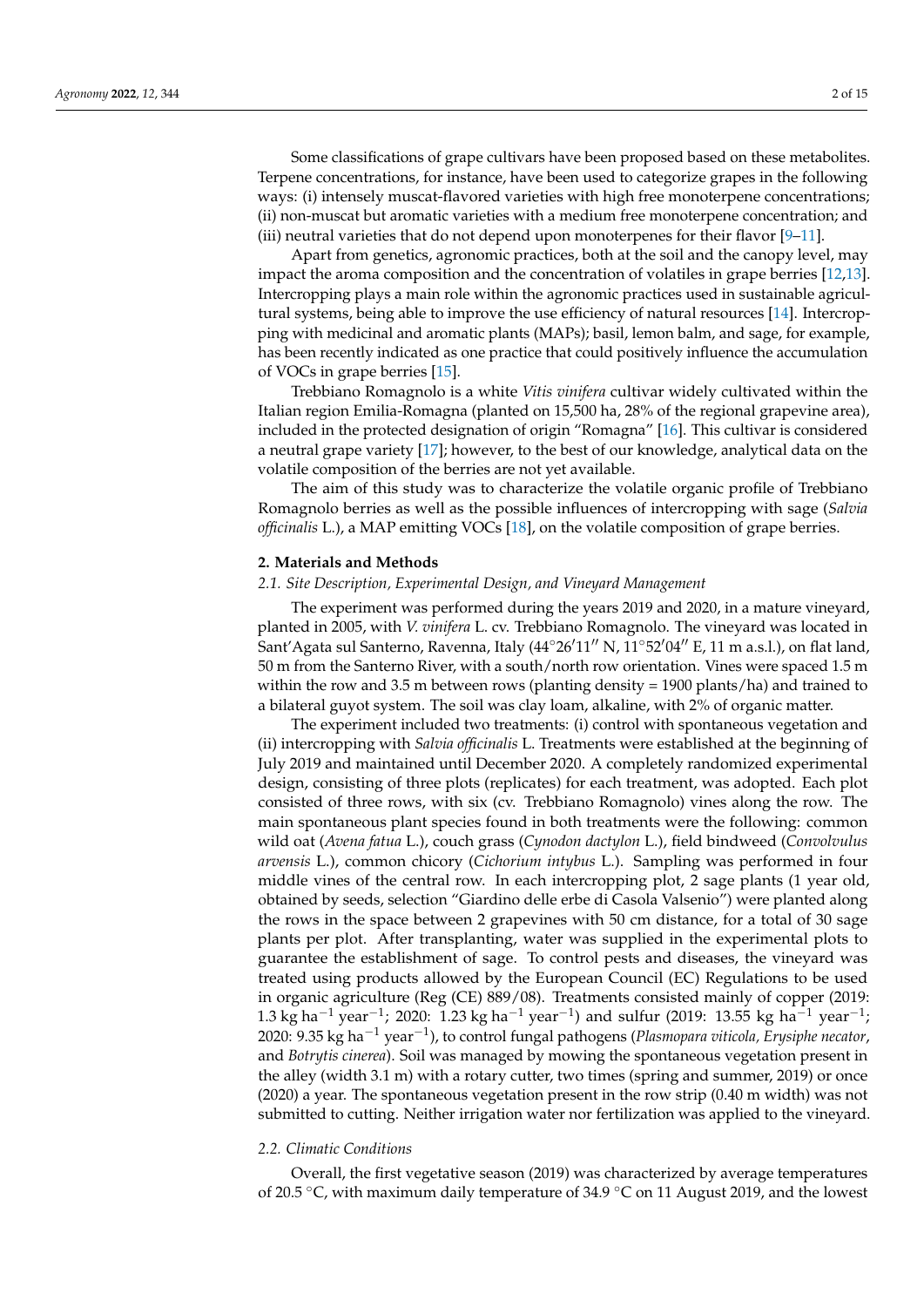of 2.3 ◦C recorded on 14 April 2019. From bud burst (first week of April) to harvest (12 September 2019), the average relative humidity (RH) varied from 75% to 86%, the highest values were observed during April (98%), and the lowest were recorded in June (36%). The total rainfall from bud burst to harvest (438.2 mm) occurred mainly in the month of May.

The second vegetative season (2020) was characterized by average temperatures of 23.4 ◦C, with maximum daily temperature of 37.4 ◦C on 1 August 2020. April was characterized by low minimum temperatures, with the lowest, −2.8 ◦C, recorded on 3 April 2020, causing damages to 15–20% of the buds. From bud burst (end of March) to harvest (10 September 2020), the average relative humidity (RH) varied from 55% to 73%, the highest values were observed during April (95%), with the lowest value also registered in April (34%). The total rainfall from bud burst to harvest (253 mm) occurred mainly in the period of June–July.

#### *2.3. Productive Parameters*

In 2020, at harvest (10 September 2020), the number of clusters and yield per vine (kg) (Wunder Digital Dynamometer, Wunder SA-Bi S.r.l, Milan, Italy) were determined.

#### *2.4. Sampling*

In both years, at harvest 400 berries per experimental plot were randomly collected. The samples were brought on ice to the laboratory and stored at −80 ◦C to preserve their composition until extraction.

## *2.5. Grape Composition*

# 2.5.1. Technological Parameters

The following parameters were analyzed: berry weight, expressed as g per berry, total soluble solids (TSS; <sup>∘</sup>Brix, Digital Refractometer HI 96811, Hanna instruments, Milan, Italy), titratable acidity (TA; expressed as  $g L^{-1}$  of tartaric acid), and pH (Mettler Toledo pH meter, Sigma-Aldrich, Milan, Italy).

# 2.5.2. Volatile Compounds

For each replicate, volatile compounds were determined on 100 berries following Di Stefano [\[19\]](#page-13-8) after some modifications [\[20\]](#page-13-9). Briefly, for each sample, 20 mL of methanol was added to the obtained berry peels in order to deactivate the enzymes and facilitate the extraction of compounds of interest. To the pulp, 60 mg of sodium metabisulfite was added to avoid oxidation. Since the analyses were limited to peels and pulp, the seeds were discarded. After one hour, peels and pulps were combined, and 50 mL of buffer solution pH 3.2 (2 gL $^{-1}$  sodium metabisulfite, 5 gL $^{-1}$  tartaric acid, and 22 mL L $^{-1}$  NaOH 1N) was added to the mixture. Mixtures were homogenized by using an immersion blender (Ultra-Turrax, Germany) and centrifuged for 10 min at 2500 *g*. The supernatants were collected, and the procedure was performed twice, washing with an additional 40 mL pH 3.2 tartaric buffer solution. The supernatant obtained was clarified by adding 1.0 mL of a pectolytic enzyme solution (Vinozym, FCE) at 2.5 gL<sup>-1</sup>, left at room temperature overnight, and subsequently frozen at  $-20$  °C.

Before the solid phase extraction (SPE), cartridges (2-g C18 Sep Pack, Waters, Milford, MA, USA) were activated by adding 5 mL methanol and then washed with 10 mL of water. Samples added to internal standard (i.s.) (100 µL 2-octanol at 500 µg mL $^{-1}$ ) were deposed in the cartridges and washed with 20 mL of distilled water to remove acids and sugars. Free volatiles were eluted with 10 mL dichloromethane, recovered in vials containing anhydrous sodium sulfate, and concentrated to about 300 µL before analysis. Glycosylated compounds were then recovered with 6 mL methanol. The eluted fraction was dried in a rotary evaporator to eliminate methanol. The residues were dissolved in 6 mL of phosphate–citrate buffer (0.1 M Na<sub>2</sub>HPO<sub>4</sub> and 50 mM citric acid: pH 5). To hydrolyze the glycosylated fraction, 2.6 mL of *β*-glycosidase enzyme (cytolase, 2000 U/g) was added. Samples were kept in the incubator overnight at 40 ◦C.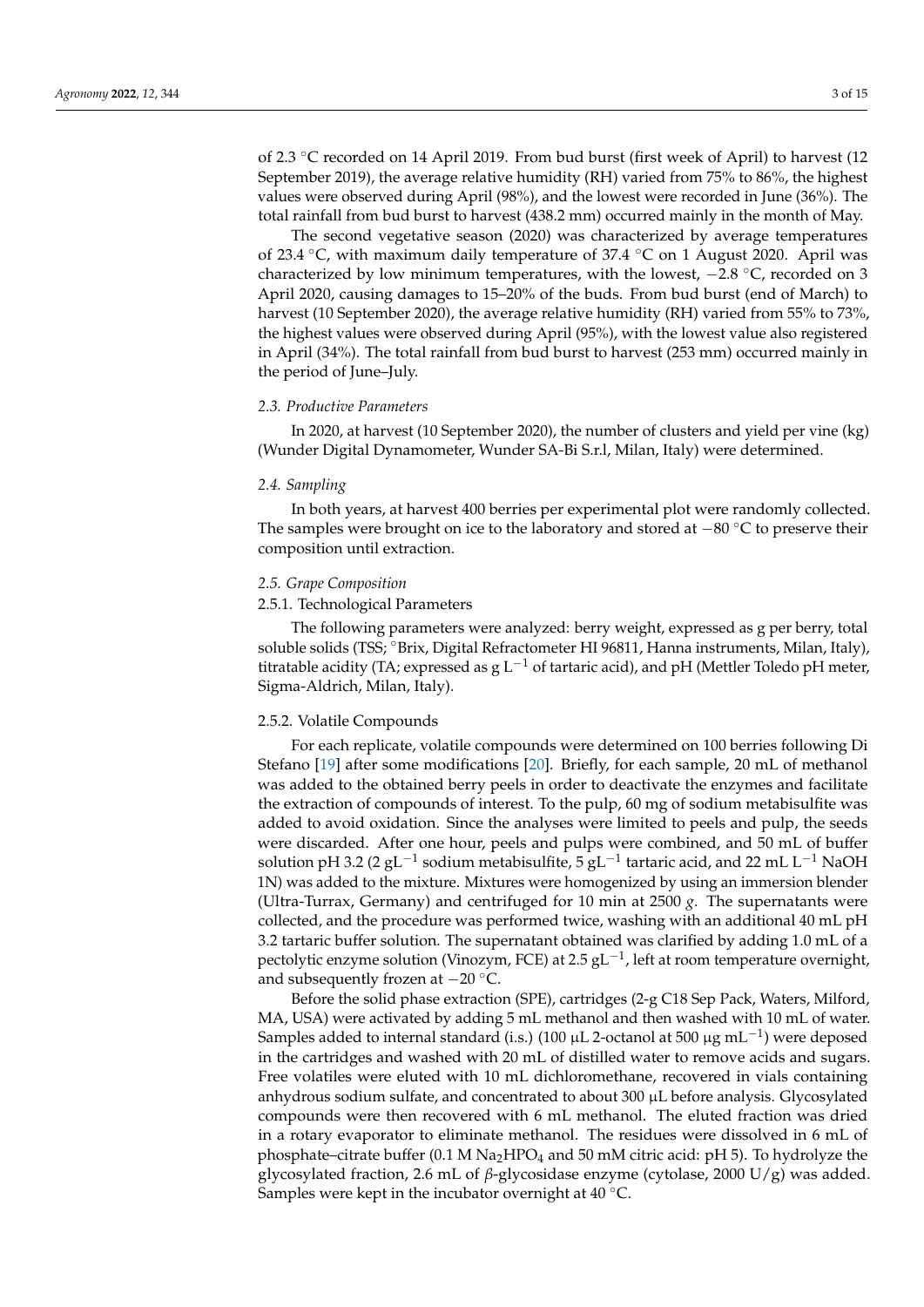The day after, samples were centrifuged for 10 min (2500 *g*), added to i.s., and deposed on the cartridges (1-g C18 Sep Pak, Waters) previously activated with 5 mL methanol followed by 10 mL water. The glycosylated compounds were recovered with 5 mL dichloromethane and concentrated up to 200 µL before analysis.

#### *2.6. Gas Chromatography–Mass Spectrometry (GC-MS)*

Gas chromatographic analysis of volatile compounds was carried out according to Castro Marin et al. [\[21\]](#page-13-10). The Trace GC ultra-apparatus coupled with a Trace DSQ mass selective detector (Thermo Fisher Scientific, Milan, Italy) was equipped with a fused silica capillary column Stabilwax DA (Restek, Bellefonte, PA, USA; 30 m, 0.25 mm i.d., and  $0.25 \,\mu m$  film thickness). The carrier gas was helium at a constant flow of 1.0 mL/min. The GC programmed temperature was:  $45 \degree C$  (held for 3 min) to 100  $\degree C$  (held for 1 min) at 3 °C/min, then to 240 °C (held for 10 min) at 5 °C/min. Injection was performed at 250 °C in splitless mode, and the injection volume was  $1 \mu L$ . Detection was carried out by ion electron ionization (EI) mass spectrometry in full scan mode, using an ionization energy of 70 eV. The transfer line interface was set at 220 °C and the ion source at 260 °C. The mass acquisition range was *m/z* 30–400, and the scanning rate was 5.9 scans  $\mathrm{s}^{-1}.$ 

Compounds were identified by a triple criterion: (i) by comparing their mass spectra and retention time with those of authentic standards, (ii) compounds lacking standards were identified after matching their respective mass spectra with ones present in the commercial libraries NIST 08 and Wiley 7, (iii) matching the linear retention index (LRI) obtained under our conditions, with already published LRIs on comparable polar columns. The quantification of compounds was carried out from total ion current peak areas according to the internal standard method. Analyses were done in duplicate, and data were collected by means of the Xcalibur software (Thermo Fisher Scientific, Milan, Italy).

#### *2.7. Statistical Analysis*

One-way ANOVA was performed using SAS 6.04 software (SAS Institute, Cary, NC, USA) software package. All statistics were performed with significance at *p* = 0.05.

#### **3. Results**

*3.1. Plant Productive Parameters*

Plant yield, determined in 2020, was not influenced by intercropping with sage (2020: Control: 4.9 kg/vine, Intercropped: 5.4 kg/vine).

#### *3.2. Technological Parameters of Grapes*

Intercropping with sage did not influence technological parameters (Table [1\)](#page-3-0).

<span id="page-3-0"></span>**Table 1.** Berry weight (g) and technological parameters (total soluble solids, pH, titratable acidity) of samples at harvest for the two vintages. ns: not significant at  $p \leq 0.05$ .

|                   |                 | Berry Weight (g) |                  | Total Soluble Solids (°Brix) |               | pH            | Titratable Acidity ( $gL^{-1}$ ) |               |  |
|-------------------|-----------------|------------------|------------------|------------------------------|---------------|---------------|----------------------------------|---------------|--|
| <b>Treatments</b> | 2019            | 2020             | 2019             | 2020                         | 2019          | 2020          | 2019                             | 2020          |  |
| Control           | $2.31 + 0.12$   | $2.15 + 0.12$    | $19.13 + 1.43$   | $16.50 + 1.07$               | $3.34 + 0.11$ | $3.23 + 0.09$ | $7.94 + 1.33$                    | $8.89 + 1.73$ |  |
| Sage              | $2.18 \pm 0.11$ | $2.11 \pm 0.10$  | $18.89 \pm 0.84$ | $17.08 + 1.17$               | $3.36 + 0.09$ | $3.28 + 0.10$ | $7.81 + 1.00$                    | $8.47 + 1.60$ |  |
| Significance      | ns              | ns               | ns               | ns                           | ns            | ns            | ns                               | ns            |  |

#### *3.3. Volatile Compounds Identified in cv. Trebbiano Romagnolo Berries*

The volatile composition of the berries of cv. Trebbiano Romagnolo examined at harvest, for two years, are presented in free and glycosylated form in Tables [2–](#page-5-0)[4.](#page-9-0) A total of 48 compounds were identified and quantified (Table [2\)](#page-5-0).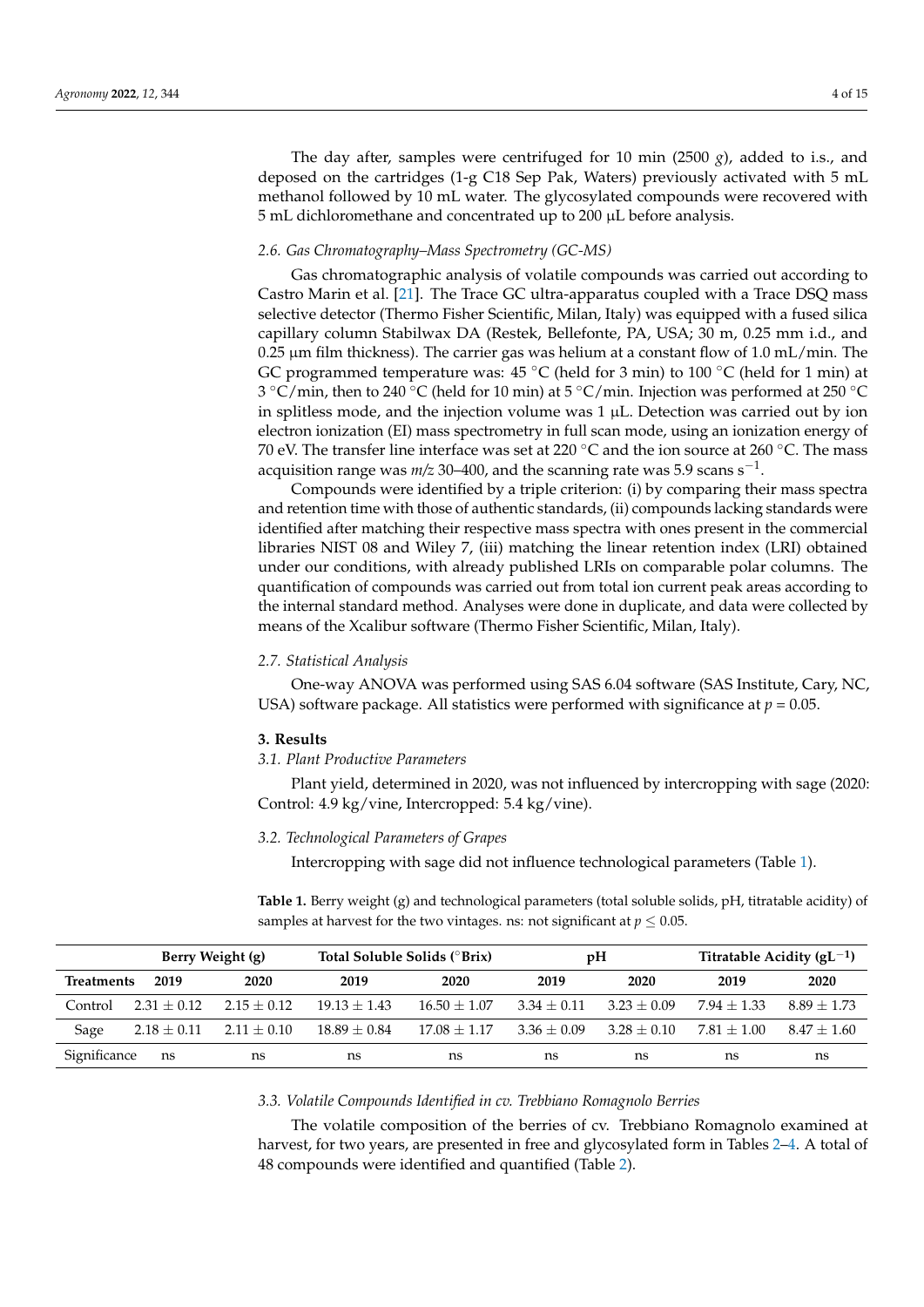**Table 2.** Free and glycosylated volatile compounds identified in berries of cv. Trebbiano Romagnolo. For each compound (both free and glycosylated forms), minimum (min.) and maximum (max.) refer to values of all replicates ( $n = 12$ ), regardless of treatment and year.

| LRI  | Compounds             | Identification<br>Method <sup>o</sup> |       | <b>Free Compounds</b><br>$(\mu g kg^{-1} f w)$ |                |          | <b>Glycosylated Compounds</b><br>$(\mu g kg^{-1} f w)$ |                |
|------|-----------------------|---------------------------------------|-------|------------------------------------------------|----------------|----------|--------------------------------------------------------|----------------|
|      | Acids and Esters      |                                       | min.  | max.                                           | average        | min.     | max.                                                   | average        |
| 1918 | Hexanoic acid         | Std, MS, LRI                          | 3.57  | 97.09                                          | 30.93          | n.d.     | n.d.                                                   | $\overline{a}$ |
| 1974 | (E)-2-Hexenoic acid   | Std, MS, LRI                          | 11.80 | 38.32                                          | 24.63          | n.d.     | n.d.                                                   |                |
| 2114 | Octanoic acid         | Std, MS, LRI                          | 5.08  | 9.56                                           | $7.32**$       | 0.83     | 2.49                                                   | $1.66*$        |
| 2286 | Decanoic acid         | Std, MS, LRI                          | 2.79  | 14.65                                          | $8.72*$        | 6.35     | 16.18                                                  | 10.01          |
| 1651 | Ethyl decanoate       | Std, MS, LRI                          | n.d.  | n.d.                                           |                | $0.81\,$ | 0.98                                                   | $0.90**$       |
|      |                       | Sum                                   | 23.24 | 159.62                                         | 71.60          | 7.99     | 19.65                                                  | 12.57          |
|      | Alcohols              |                                       |       |                                                |                |          |                                                        |                |
| 1111 | 3-Methyl-3-pentanol   | Std, MS, LRI                          | 1.44  | 4.23                                           | $2.84*$        | $0.81\,$ | 10.71                                                  | 4.53           |
| 1168 | 3-Penten-2-ol         | Std, MS, LRI                          | 0.38  | 102.59                                         | 36.69          | 0.65     | 15.07                                                  | 6.16           |
| 1206 | Isoamyl alcohol       | Std, MS, LRI                          | 0.90  | 8.65                                           | 4.70           | 1.03     | 2.39                                                   | 1.74           |
| 1250 | 1-Pentanol            | Std, MS, LRI                          | 1.83  | 4.70                                           | 3.19           | n.d.     | n.d.                                                   |                |
| 1310 | 2-Hexanol             | Std, MS, LRI                          | 31.63 | 2.69                                           | 12.88          | 1.75     | 11.15                                                  | 5.27           |
| 1350 | $(Z)$ -2-Penten-1-ol  | MS, LRI                               | 2.14  | 4.28                                           | 3.34           | 1.64     | 2.20                                                   | $1.92*$        |
| 1446 | 1-Octen-3-ol          | Std, MS, LRI                          | 1.01  | 2.33                                           | $1.67**$       | 5.26     | 6.39                                                   | $5.83*$        |
| 1479 | 2-Ethylhexanol        | MS, LRI                               | 1.54  | 35.01                                          | 16.49          | 1.06     | 6.47                                                   | 2.86           |
| 1557 | 1-Octanol             | MS, LRI                               | 1.47  | 5.29                                           | 3.57           | 2.97     | 6.17                                                   | 4.40           |
| 1627 | $(E)$ -2-Octen-1-ol   | MS, LRI                               | n.d.  | n.d.                                           | $\blacksquare$ | 0.67     | 1.68                                                   | 1.32           |
| 1683 | 1-Nonanol             | MS, LRI                               | 0.46  | 6.43                                           | 3.22           | 1.33     | 4.52                                                   | 2.71           |
|      |                       | Sum                                   | 42.80 | 176.20                                         | 88.59          | 17.17    | 66.75                                                  | 36.74          |
|      | Benzenes              |                                       |       |                                                |                |          |                                                        |                |
| 1821 | 1-Phenylethanol       | Std, MS, LRI                          | 0.02  | 4.55                                           | 2.60           | n.d.     | n.d.                                                   |                |
| 2180 | 2-Phenoxy ethanol     | Std, MS, LRI                          | 2.23  | 150.98                                         | 60.64          | 2.96     | 47.14                                                  | 17.42          |
| 1525 | Benzaldehyde          | Std, MS, LRI                          | n.d.  | n.d.                                           |                | 0.70     | 6.22                                                   | 2.97           |
| 1671 | Acetophenone          | Std, MS, LRI                          | 0.02  | 3.28                                           | 1.57           | $0.06\,$ | 0.84                                                   | 0.60           |
| 1913 | <b>Benzyl</b> alcohol | Std, MS, LRI                          | 2.68  | 32.91                                          | 15.58          | 12.05    | 23.57                                                  | 17.02          |
| 1939 | Phenethyl alcohol     | Std, MS, LRI                          | 31.26 | 120.38                                         | 67.28          | 16.21    | 64.33                                                  | 37.04          |
| 2401 | Benzoic acid          | Std, MS, LRI                          | 8.45  | 56.30                                          | 35.42          | 6.91     | 15.87                                                  | 11.20          |
|      |                       | Sum                                   | 44.66 | 368.40                                         | 183.09         | 38.89    | 157.87                                                 | 86.25          |
|      | C6 Derivatives        |                                       |       |                                                |                |          |                                                        |                |
| 1355 | n-Hexanol             | Std, MS, LRI                          | 20.17 | 143.54                                         | 70.43          | 4.20     | 9.41                                                   | 6.99           |
| 1386 | $(Z)$ -3-Hexen-1-ol   | Std, MS, LRI                          | 3.09  | 12.14                                          | $7.62*$        | 1.39     | 3.66                                                   | $2.53*$        |
| 1409 | $(E)$ -2-Hexen-1-ol   | Std, MS, LRI                          | 30.90 | 106.14                                         | 71.43          | 0.45     | 1.43                                                   | 0.95           |
| 1085 | Hexanal               | Std, MS, LRI                          | 0.49  | 7.15                                           | 3.22           | 1.06     | 7.06                                                   | 2.94           |
| 1248 | 2-Hexenal             | Std, MS, LRI                          | 51.88 | 209.45                                         | 145.33         | 0.04     | 2.60                                                   | 1.17           |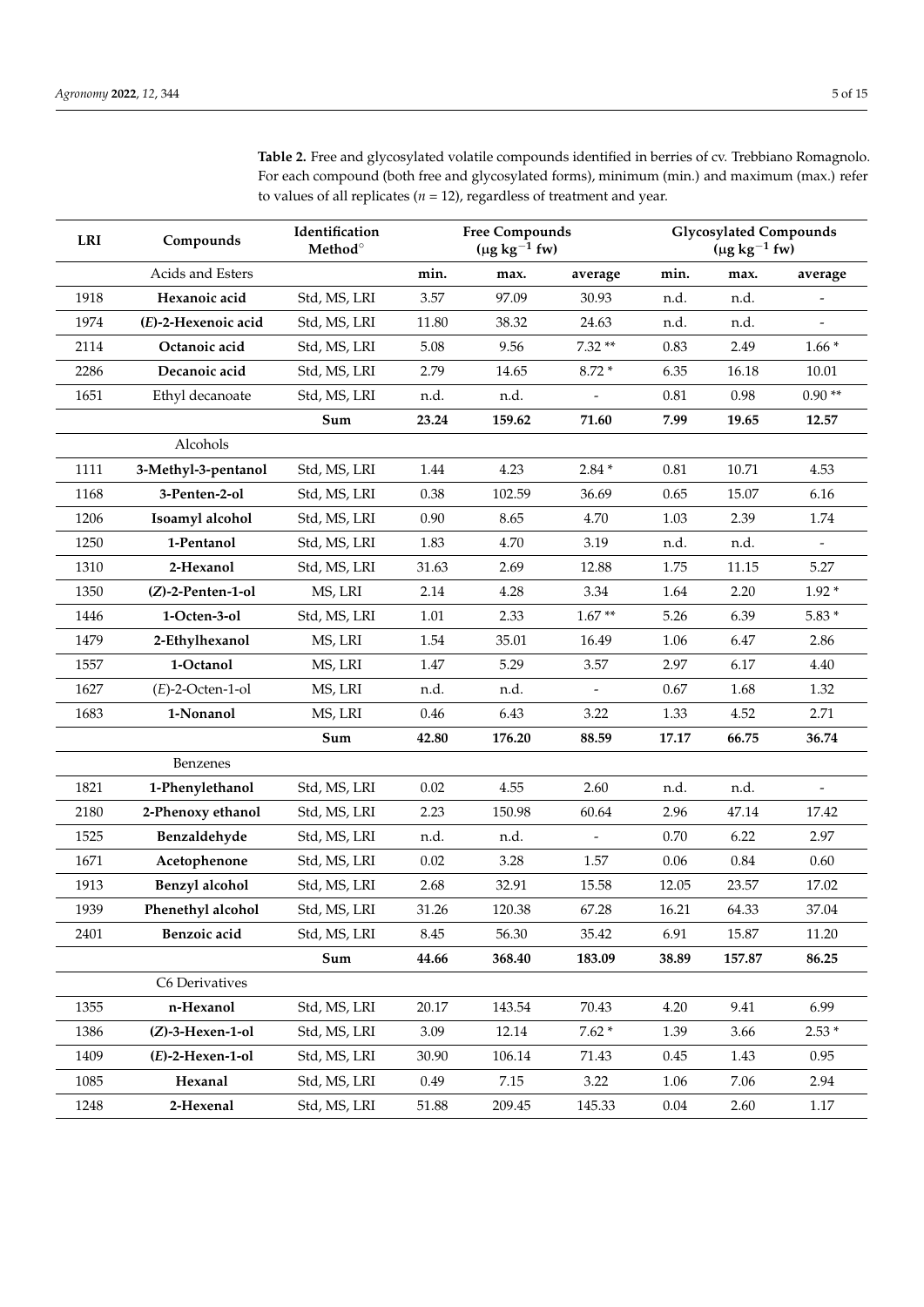| Sum<br>106.53<br>478.42<br>298.03<br>7.14<br>24.16<br>14.58<br>Norisoprenoids<br>Dihydro-3-oxo-ß-<br>MS, LRI<br>2600<br>n.d.<br>n.d.<br>3.00<br>25.69<br>12.89<br>ionol<br>16.02<br>$10.46*$<br>2610<br>Dihydro- $\beta$ -ionone<br>MS, LRI<br>n.d.<br>4.90<br>n.d.<br>3-Oxo-a-ionol<br>MS, LRI<br>n.d.<br>45.12<br>28.71<br>2642<br>n.d.<br>11.56<br>$\qquad \qquad \blacksquare$<br>3-Oxo-7,8-dihydro-a-<br>2708<br>MS, LRI<br>n.d.<br>n.d.<br>8.57<br>25.69<br>16.80<br>ionol<br>Sum<br>28.03<br>112.52<br>68.86<br>$\overline{\phantom{a}}$<br>$\overline{\phantom{a}}$<br>$\qquad \qquad \blacksquare$<br>Phenols<br>7.06<br>$0.91**$<br>2196<br>Std, MS, LRI<br>0.93<br>3.20<br>0.16<br>1.66<br>Eugenol<br>Isoeugenol<br>Std, MS, LRI<br>2342<br>n.d.<br>3.39<br>9.21<br>4.44<br>n.d.<br>7.06<br>Sum<br>0.93<br>3.20<br>3.55<br>10.87<br>5.35<br>Terpenes<br>1549<br>Linalool<br>Std, MS, LRI<br>0.04<br>0.24<br>$0.14*$<br>0.21<br>1.27<br>0.71<br>$\alpha$ -Terpineol<br>$0.14\,$<br>1715<br>Std, MS, LRI<br>0.04<br>$0.09*$<br>0.33<br>4.53<br>1.99<br>$2.69**$<br>1718<br>MS, LRI<br>n.d.<br>2.29<br>3.08<br>Methyl geraniate<br>n.d.<br>$\overline{a}$<br>Std, MS, LRI<br>0.59<br>$1.06**$<br>1748<br>Citral<br>n.d.<br>n.d.<br>1.53<br>$\beta$ -Citronellol<br>$3.73**$<br>$1.02**$<br>1775<br>Std, MS, LRI<br>3.03<br>4.43<br>0.69<br>1.34<br>1791<br>Isogeraniol<br>Std, MS, LRI<br>2.55<br>0.61<br>1.70<br>0.52<br>1.42<br>1.06<br>Geraniol<br>21.50<br>9.81<br>1877<br>Std, MS, LRI<br>3.31<br>17.92<br>31.83<br>24.20<br>2315<br>8-Hydroxylinalool<br>Std, MS, LRI<br>n.d.<br>2.11<br>10.87<br>5.93<br>n.d.<br>$\overline{\phantom{a}}$<br>2334<br>Geranic acid<br>Std, MS, LRI<br>7.09<br>21.34<br>$14.22*$<br>6.76<br>21.46<br>12.76<br>1803<br>1.01<br>2.35<br>$1.68*$<br>4.37<br>$3.01*$<br>Nerol<br>MS, LRI<br>1.64<br>$\operatorname{\mathsf{Sum}}$<br>15.04<br>52.55<br>31.09<br>33.15<br>81.98<br>54.43<br>Vanillins<br>2554<br>Vanillin<br>Std, MS, LRI<br>0.54<br>6.17<br>2.95<br>1.12<br>8.98<br>3.90<br>2645<br>Acetovanillone<br>Std, MS, LRI<br>0.76<br>7.77<br>3.37<br>4.00<br>9.20<br>$6.60*$<br>$3,4,5-$<br>Trimethoxybenzyl<br>n.d.<br>24.68<br>$17.41*$<br>2878<br>MS, LRI<br>n.d.<br>10.13<br>methyl ether<br>Sum<br>13.94<br>6.32<br>27.91<br>1.30<br>15.25<br>42.86 | <b>LRI</b> | Compounds | Identification<br>Method <sup>o</sup> | <b>Free Compounds</b><br>(µg $kg^{-1}$ fw) |  | <b>Glycosylated Compounds</b><br>$(\mu g kg^{-1} f w)$ |  |
|------------------------------------------------------------------------------------------------------------------------------------------------------------------------------------------------------------------------------------------------------------------------------------------------------------------------------------------------------------------------------------------------------------------------------------------------------------------------------------------------------------------------------------------------------------------------------------------------------------------------------------------------------------------------------------------------------------------------------------------------------------------------------------------------------------------------------------------------------------------------------------------------------------------------------------------------------------------------------------------------------------------------------------------------------------------------------------------------------------------------------------------------------------------------------------------------------------------------------------------------------------------------------------------------------------------------------------------------------------------------------------------------------------------------------------------------------------------------------------------------------------------------------------------------------------------------------------------------------------------------------------------------------------------------------------------------------------------------------------------------------------------------------------------------------------------------------------------------------------------------------------------------------------------------------------------------------------------------------------------------------------------------------------------------------------------------------------------------------------------------------------------------------------------------------------------------------------------------------------------------------------------------------------------------------------|------------|-----------|---------------------------------------|--------------------------------------------|--|--------------------------------------------------------|--|
|                                                                                                                                                                                                                                                                                                                                                                                                                                                                                                                                                                                                                                                                                                                                                                                                                                                                                                                                                                                                                                                                                                                                                                                                                                                                                                                                                                                                                                                                                                                                                                                                                                                                                                                                                                                                                                                                                                                                                                                                                                                                                                                                                                                                                                                                                                            |            |           |                                       |                                            |  |                                                        |  |
|                                                                                                                                                                                                                                                                                                                                                                                                                                                                                                                                                                                                                                                                                                                                                                                                                                                                                                                                                                                                                                                                                                                                                                                                                                                                                                                                                                                                                                                                                                                                                                                                                                                                                                                                                                                                                                                                                                                                                                                                                                                                                                                                                                                                                                                                                                            |            |           |                                       |                                            |  |                                                        |  |
|                                                                                                                                                                                                                                                                                                                                                                                                                                                                                                                                                                                                                                                                                                                                                                                                                                                                                                                                                                                                                                                                                                                                                                                                                                                                                                                                                                                                                                                                                                                                                                                                                                                                                                                                                                                                                                                                                                                                                                                                                                                                                                                                                                                                                                                                                                            |            |           |                                       |                                            |  |                                                        |  |
|                                                                                                                                                                                                                                                                                                                                                                                                                                                                                                                                                                                                                                                                                                                                                                                                                                                                                                                                                                                                                                                                                                                                                                                                                                                                                                                                                                                                                                                                                                                                                                                                                                                                                                                                                                                                                                                                                                                                                                                                                                                                                                                                                                                                                                                                                                            |            |           |                                       |                                            |  |                                                        |  |
|                                                                                                                                                                                                                                                                                                                                                                                                                                                                                                                                                                                                                                                                                                                                                                                                                                                                                                                                                                                                                                                                                                                                                                                                                                                                                                                                                                                                                                                                                                                                                                                                                                                                                                                                                                                                                                                                                                                                                                                                                                                                                                                                                                                                                                                                                                            |            |           |                                       |                                            |  |                                                        |  |
|                                                                                                                                                                                                                                                                                                                                                                                                                                                                                                                                                                                                                                                                                                                                                                                                                                                                                                                                                                                                                                                                                                                                                                                                                                                                                                                                                                                                                                                                                                                                                                                                                                                                                                                                                                                                                                                                                                                                                                                                                                                                                                                                                                                                                                                                                                            |            |           |                                       |                                            |  |                                                        |  |
|                                                                                                                                                                                                                                                                                                                                                                                                                                                                                                                                                                                                                                                                                                                                                                                                                                                                                                                                                                                                                                                                                                                                                                                                                                                                                                                                                                                                                                                                                                                                                                                                                                                                                                                                                                                                                                                                                                                                                                                                                                                                                                                                                                                                                                                                                                            |            |           |                                       |                                            |  |                                                        |  |
|                                                                                                                                                                                                                                                                                                                                                                                                                                                                                                                                                                                                                                                                                                                                                                                                                                                                                                                                                                                                                                                                                                                                                                                                                                                                                                                                                                                                                                                                                                                                                                                                                                                                                                                                                                                                                                                                                                                                                                                                                                                                                                                                                                                                                                                                                                            |            |           |                                       |                                            |  |                                                        |  |
|                                                                                                                                                                                                                                                                                                                                                                                                                                                                                                                                                                                                                                                                                                                                                                                                                                                                                                                                                                                                                                                                                                                                                                                                                                                                                                                                                                                                                                                                                                                                                                                                                                                                                                                                                                                                                                                                                                                                                                                                                                                                                                                                                                                                                                                                                                            |            |           |                                       |                                            |  |                                                        |  |
|                                                                                                                                                                                                                                                                                                                                                                                                                                                                                                                                                                                                                                                                                                                                                                                                                                                                                                                                                                                                                                                                                                                                                                                                                                                                                                                                                                                                                                                                                                                                                                                                                                                                                                                                                                                                                                                                                                                                                                                                                                                                                                                                                                                                                                                                                                            |            |           |                                       |                                            |  |                                                        |  |
|                                                                                                                                                                                                                                                                                                                                                                                                                                                                                                                                                                                                                                                                                                                                                                                                                                                                                                                                                                                                                                                                                                                                                                                                                                                                                                                                                                                                                                                                                                                                                                                                                                                                                                                                                                                                                                                                                                                                                                                                                                                                                                                                                                                                                                                                                                            |            |           |                                       |                                            |  |                                                        |  |
|                                                                                                                                                                                                                                                                                                                                                                                                                                                                                                                                                                                                                                                                                                                                                                                                                                                                                                                                                                                                                                                                                                                                                                                                                                                                                                                                                                                                                                                                                                                                                                                                                                                                                                                                                                                                                                                                                                                                                                                                                                                                                                                                                                                                                                                                                                            |            |           |                                       |                                            |  |                                                        |  |
|                                                                                                                                                                                                                                                                                                                                                                                                                                                                                                                                                                                                                                                                                                                                                                                                                                                                                                                                                                                                                                                                                                                                                                                                                                                                                                                                                                                                                                                                                                                                                                                                                                                                                                                                                                                                                                                                                                                                                                                                                                                                                                                                                                                                                                                                                                            |            |           |                                       |                                            |  |                                                        |  |
|                                                                                                                                                                                                                                                                                                                                                                                                                                                                                                                                                                                                                                                                                                                                                                                                                                                                                                                                                                                                                                                                                                                                                                                                                                                                                                                                                                                                                                                                                                                                                                                                                                                                                                                                                                                                                                                                                                                                                                                                                                                                                                                                                                                                                                                                                                            |            |           |                                       |                                            |  |                                                        |  |
|                                                                                                                                                                                                                                                                                                                                                                                                                                                                                                                                                                                                                                                                                                                                                                                                                                                                                                                                                                                                                                                                                                                                                                                                                                                                                                                                                                                                                                                                                                                                                                                                                                                                                                                                                                                                                                                                                                                                                                                                                                                                                                                                                                                                                                                                                                            |            |           |                                       |                                            |  |                                                        |  |
|                                                                                                                                                                                                                                                                                                                                                                                                                                                                                                                                                                                                                                                                                                                                                                                                                                                                                                                                                                                                                                                                                                                                                                                                                                                                                                                                                                                                                                                                                                                                                                                                                                                                                                                                                                                                                                                                                                                                                                                                                                                                                                                                                                                                                                                                                                            |            |           |                                       |                                            |  |                                                        |  |
|                                                                                                                                                                                                                                                                                                                                                                                                                                                                                                                                                                                                                                                                                                                                                                                                                                                                                                                                                                                                                                                                                                                                                                                                                                                                                                                                                                                                                                                                                                                                                                                                                                                                                                                                                                                                                                                                                                                                                                                                                                                                                                                                                                                                                                                                                                            |            |           |                                       |                                            |  |                                                        |  |
|                                                                                                                                                                                                                                                                                                                                                                                                                                                                                                                                                                                                                                                                                                                                                                                                                                                                                                                                                                                                                                                                                                                                                                                                                                                                                                                                                                                                                                                                                                                                                                                                                                                                                                                                                                                                                                                                                                                                                                                                                                                                                                                                                                                                                                                                                                            |            |           |                                       |                                            |  |                                                        |  |
|                                                                                                                                                                                                                                                                                                                                                                                                                                                                                                                                                                                                                                                                                                                                                                                                                                                                                                                                                                                                                                                                                                                                                                                                                                                                                                                                                                                                                                                                                                                                                                                                                                                                                                                                                                                                                                                                                                                                                                                                                                                                                                                                                                                                                                                                                                            |            |           |                                       |                                            |  |                                                        |  |
|                                                                                                                                                                                                                                                                                                                                                                                                                                                                                                                                                                                                                                                                                                                                                                                                                                                                                                                                                                                                                                                                                                                                                                                                                                                                                                                                                                                                                                                                                                                                                                                                                                                                                                                                                                                                                                                                                                                                                                                                                                                                                                                                                                                                                                                                                                            |            |           |                                       |                                            |  |                                                        |  |
|                                                                                                                                                                                                                                                                                                                                                                                                                                                                                                                                                                                                                                                                                                                                                                                                                                                                                                                                                                                                                                                                                                                                                                                                                                                                                                                                                                                                                                                                                                                                                                                                                                                                                                                                                                                                                                                                                                                                                                                                                                                                                                                                                                                                                                                                                                            |            |           |                                       |                                            |  |                                                        |  |
|                                                                                                                                                                                                                                                                                                                                                                                                                                                                                                                                                                                                                                                                                                                                                                                                                                                                                                                                                                                                                                                                                                                                                                                                                                                                                                                                                                                                                                                                                                                                                                                                                                                                                                                                                                                                                                                                                                                                                                                                                                                                                                                                                                                                                                                                                                            |            |           |                                       |                                            |  |                                                        |  |
|                                                                                                                                                                                                                                                                                                                                                                                                                                                                                                                                                                                                                                                                                                                                                                                                                                                                                                                                                                                                                                                                                                                                                                                                                                                                                                                                                                                                                                                                                                                                                                                                                                                                                                                                                                                                                                                                                                                                                                                                                                                                                                                                                                                                                                                                                                            |            |           |                                       |                                            |  |                                                        |  |
|                                                                                                                                                                                                                                                                                                                                                                                                                                                                                                                                                                                                                                                                                                                                                                                                                                                                                                                                                                                                                                                                                                                                                                                                                                                                                                                                                                                                                                                                                                                                                                                                                                                                                                                                                                                                                                                                                                                                                                                                                                                                                                                                                                                                                                                                                                            |            |           |                                       |                                            |  |                                                        |  |
|                                                                                                                                                                                                                                                                                                                                                                                                                                                                                                                                                                                                                                                                                                                                                                                                                                                                                                                                                                                                                                                                                                                                                                                                                                                                                                                                                                                                                                                                                                                                                                                                                                                                                                                                                                                                                                                                                                                                                                                                                                                                                                                                                                                                                                                                                                            |            |           |                                       |                                            |  |                                                        |  |
|                                                                                                                                                                                                                                                                                                                                                                                                                                                                                                                                                                                                                                                                                                                                                                                                                                                                                                                                                                                                                                                                                                                                                                                                                                                                                                                                                                                                                                                                                                                                                                                                                                                                                                                                                                                                                                                                                                                                                                                                                                                                                                                                                                                                                                                                                                            |            |           |                                       |                                            |  |                                                        |  |
|                                                                                                                                                                                                                                                                                                                                                                                                                                                                                                                                                                                                                                                                                                                                                                                                                                                                                                                                                                                                                                                                                                                                                                                                                                                                                                                                                                                                                                                                                                                                                                                                                                                                                                                                                                                                                                                                                                                                                                                                                                                                                                                                                                                                                                                                                                            |            |           |                                       |                                            |  |                                                        |  |
|                                                                                                                                                                                                                                                                                                                                                                                                                                                                                                                                                                                                                                                                                                                                                                                                                                                                                                                                                                                                                                                                                                                                                                                                                                                                                                                                                                                                                                                                                                                                                                                                                                                                                                                                                                                                                                                                                                                                                                                                                                                                                                                                                                                                                                                                                                            |            |           |                                       |                                            |  |                                                        |  |
| Miscellaneous                                                                                                                                                                                                                                                                                                                                                                                                                                                                                                                                                                                                                                                                                                                                                                                                                                                                                                                                                                                                                                                                                                                                                                                                                                                                                                                                                                                                                                                                                                                                                                                                                                                                                                                                                                                                                                                                                                                                                                                                                                                                                                                                                                                                                                                                                              |            |           |                                       |                                            |  |                                                        |  |
| 1986<br>2-Acetylpyrrole<br>MS, LRI<br>n.d.<br>n.d.<br>1.12<br>3.45<br>2.41<br>$\frac{1}{2}$                                                                                                                                                                                                                                                                                                                                                                                                                                                                                                                                                                                                                                                                                                                                                                                                                                                                                                                                                                                                                                                                                                                                                                                                                                                                                                                                                                                                                                                                                                                                                                                                                                                                                                                                                                                                                                                                                                                                                                                                                                                                                                                                                                                                                |            |           |                                       |                                            |  |                                                        |  |

<span id="page-5-0"></span>**Table 2.** *Cont.*

Compounds in bold were identified in both years; n.d.: not detected; \* only identified in vintage 2019; \*\* only identified in vintage 2020. ◦ Identification method: Std = comparing mass spectra, LRI, and retention times with pure compounds; MS = by comparing mass spectra with NIST08 and Wiley 7 spectral database; LRI = matching LRI on comparable polar columns taken from the following publicly available databases: [pubchem.ncbi.nih.gov;](pubchem.ncbi.nih.gov) [nist.gov/srd;](nist.gov/srd) <flavornet.org/flavornet.html> (accessed on 1 December 2021).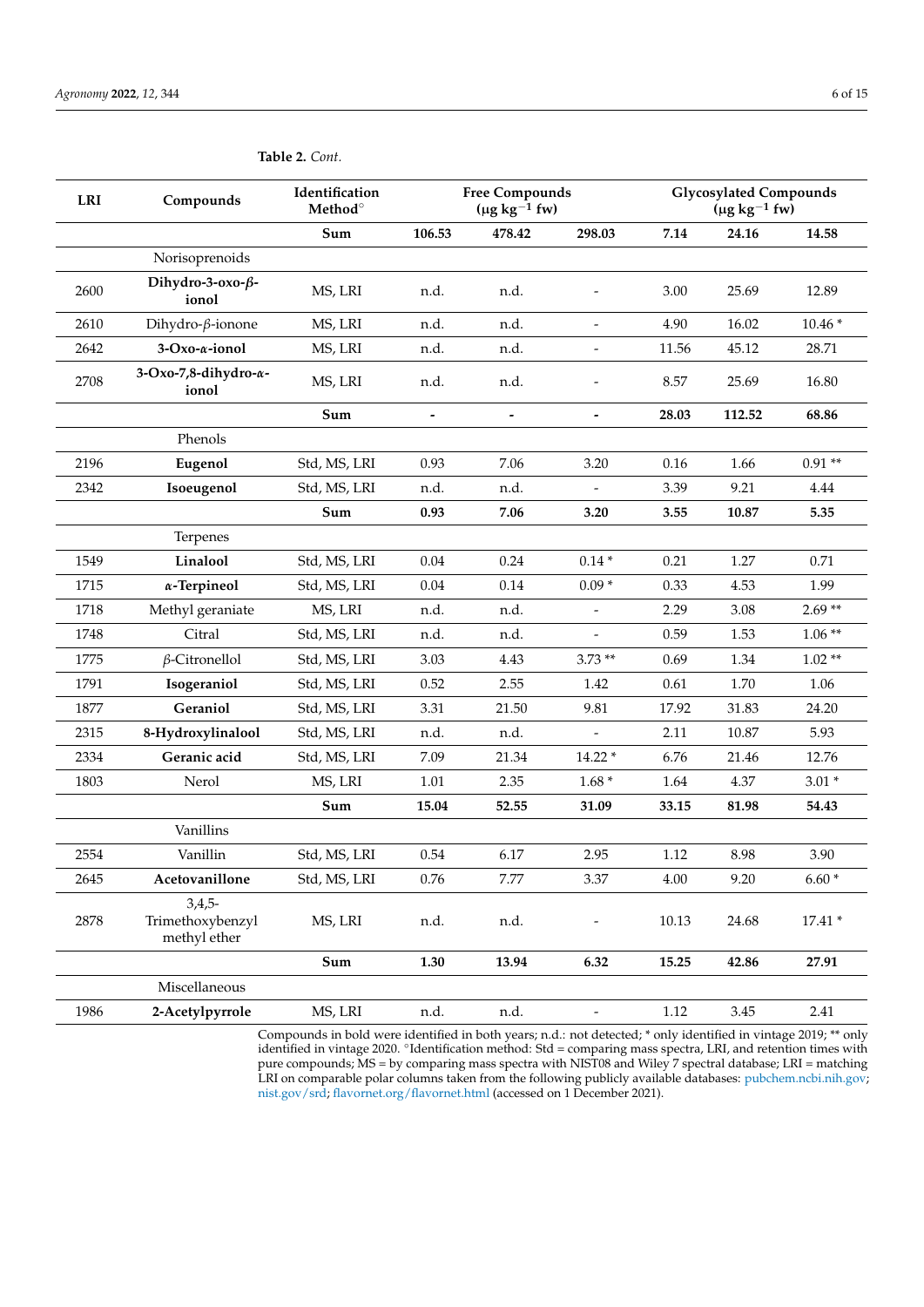|                           |                                | 2019                 |         |         |                                 | 2020                            |          |         |
|---------------------------|--------------------------------|----------------------|---------|---------|---------------------------------|---------------------------------|----------|---------|
| Compound                  | Control                        | Sage                 | $\%C$   | $\%S$   | Control                         | <b>Sage</b>                     | $\%C$    | $\%S$   |
| Acids                     |                                |                      |         |         |                                 |                                 |          |         |
| Hexanoic acid             | $72.76 \pm 23.76$ <sup>a</sup> | $20.46 \pm 9.94$ b.* | 13.5    | 4.3     | $97.75 \pm 9.71$                | $102.72 \pm 18.63$              | $10.4\,$ | 12.4    |
| $(E)$ -2-Hexenoic<br>acid | $22.48 \pm 9.13$               | $23.47 \pm 13.54$    | 4.2     | 4.9     | $23.87 \pm 8.63$                | $20.35 \pm 3.83$                | 2.5      | 2.5     |
| Octanoic acid             | n.d.                           | n.d.                 |         |         | $6.09 \pm 0.71$                 | $7.32 \pm 3.17$                 | 0.6      | 0.9     |
| Decanoic acid             | $6.70 \pm 3.29$                | $6.47\pm4.08$        | 1.2     | 1.4     | n.d.                            | n.d.                            |          |         |
| <b>Total</b>              | $101.94 \pm 36.18$             | $50.4 \pm 27.56$     | 18.9    | 10.6    | $127.71 \pm 19.05$              | $130.39 \pm 25.63$              | 13.5     | 15.8    |
| Alcohols                  |                                |                      |         |         |                                 |                                 |          |         |
| 3-Methyl-3-<br>pentanol   | $3.34 \pm 0.79$                | $2.42 \pm 0.85$      | 0.6     | 0.5     | n.d.                            | n.d.                            |          |         |
| 3-Penten-2-ol             | $88.71 \pm 13.09$              | $73.77 \pm 26.81$    | 16.4    | 15.5    | $0.65 \pm 0.06$                 | $0.56\pm0.26$                   | 0.1      | 0.1     |
| Isoamyl alcohol           | $1.45 \pm 0.45$                | $2.02 \pm 1.61$      | 0.3     | 0.4     | $7.86\pm1.30$ $^{\rm a}$        | $5.61 \pm 0.31$ b,*             | 0.8      | 0.7     |
| 1-Pentanol                | $2.46 \pm 1.01$                | $2.42 \pm 1.24$      | $0.5\,$ | 0.5     | $4.52\pm0.20$ <sup>a</sup>      | $2.60 \pm 0.26$ b,**            | 0.5      | 0.3     |
| 2-Hexanol                 | $27.12 \pm 4.64$               | $21.70 \pm 8.19$     | $5.0\,$ | 4.6     | $3.24 \pm 0.55$                 | $3.81\pm1.21$                   | 0.3      | 0.5     |
| $(Z)$ -2-Penten-1-ol      | $2.84 \pm 1.12$                | $2.64 \pm 0.47$      | 0.5     | 0.6     | $3.88\pm0.41$ $^{\rm a}$        | $2.88 \pm 0.13$ b,*             | 0.4      | 0.3     |
| 1-Octen-3-ol              | n.d.                           | n.d.                 |         |         | $1.96 \pm 0.39$                 | $1.26 \pm 0.36$                 | 0.2      | 0.2     |
| 2-Ethylhexanol            | $2.09 \pm 0.69$                | $1.89 \pm 0.29$      | 0.4     | 0.4     | $27.26 \pm 0.65$                | $31.41 \pm 5.09$                | 2.9      | 3.8     |
| 1-Octanol                 | $1.26 \pm 0.60$                | $2.51 \pm 1.31$      | 0.2     | 0.5     | $4.72 \pm 0.82$                 | $4.24 \pm 1.02$                 | 0.5      | 0.5     |
| 1-Nonanol                 | n.d.                           | $1.37 \pm 1.29$      |         | 0.3     | $4.92 \pm 1.40$                 | $5.31\pm0.46$                   | 0.5      | 0.6     |
| <b>Total</b>              | $129.27 \pm 22.39$             | $110.74 \pm 42.06$   | 23.9    | 23.3    | 59.01 $\pm$ 5.78                | $57.68 \pm 9.10$                | 6.2      | 7.0     |
| <b>Benzenes</b>           |                                |                      |         |         |                                 |                                 |          |         |
| 1-Phenylethanol           | $1.21\pm1.81$                  | $4.55\pm1.55$        | 0.2     | 1.0     | $2.35 \pm 0.48$                 | $2.90 \pm 2.03$                 | 0.2      | 0.4     |
| 2-Phenoxy ethanol         | $0.89 \pm 0.50$                | $1.97 \pm 1.46$      | 0.2     | 0.4     | $114.56 \pm 17.50$              | $118.32 \pm 46.19$              | 12.1     | 14.3    |
| Acetophenone              | $1.27\pm1.01$                  | $1.43 \pm 1.67$      | 0.2     | 0.3     | $1.69 \pm 0.23$                 | $1.87\pm0.41$                   | 0.2      | 0.2     |
| Benzyl alcohol            | $3.64 \pm 0.41$                | $4.49 \pm 1.91$      | 0.7     | 0.9     | $27.70 \pm 6.64$                | $22.04 \pm 0.22$                | 2.9      | 2.7     |
| Phenethyl alcohol         | $46.00 \pm 14.92$              | $54.20 \pm 20.41$    | 8.5     | 11.4    | $102.99 \pm 17.90$ <sup>a</sup> | $52.69 \pm 7.88$ b,*            | 10.9     | 6.4     |
| Benzoic acid              | $11.59 \pm 3.51$               | $28.22 \pm 14.20$    | $2.1\,$ | 5.9     | $35.56 \pm 6.77$                | $45.40 \pm 15.42$               | $3.8\,$  | 5.5     |
| Total                     | 64.60 $\pm$ 22.16              | $94.86 \pm 41.20$    | 12.0    | 20.0    | $284.85 \pm 49.52$              | $243.22 \pm 72.15$              | 30.2     | 29.5    |
| <b>C6 Derivatives</b>     |                                |                      |         |         |                                 |                                 |          |         |
| n-Hexanol                 | $38.54 \pm 12.00$              | $42.85 \pm 31.96$    | 7.1     | 9.0     | $118.49\pm24.68$ a              | $43.22 \pm 6.52$ <sup>b,*</sup> | 12.5     | 5.2     |
| $(Z)-3$ -Hexen-1-ol       | $8.47 \pm 2.42$                | $6.74 \pm 3.01$      | 1.6     | 1.4     | $27.62 \pm 3.29$                | $29.11 \pm 6.18$                | 2.9      | 3.5     |
| $(E)$ -2-Hexen-1-ol       | $67.90 \pm 3.23$               | $57.63 \pm 18.88$    | 12.6    | 12.1    | $81.97 \pm 21.08$               | $62.60 \pm 3.13$                | 8.7      | 7.6     |
| Hexanal                   | $1.82\pm0.33$ $^{\rm a}$       | $0.64 \pm 0.14$ b,** | 0.3     | 0.1     | $5.56\pm1.85$                   | $3.42\pm0.42$                   | 0.6      | $0.4\,$ |
| 2-Hexenal                 | $102.63 \pm 32.09$             | $77.23 \pm 24.20$    | 19.0    | 16.3    | $191.77\pm10.29$                | $206.36 \pm 4.38$               | 20.3     | 25.0    |
| Total                     | 219.36 $\pm$ 50.07             | $185.09 \pm 78.19$   | 40.6    | 39.0    | $425.41 \pm 61.19$              | 344.71 $\pm$ 20.63              | 45.1     | 41.7    |
| Phenols                   |                                |                      |         |         |                                 |                                 |          |         |
| Eugenol                   | $2.69 \pm 0.52$                | $1.78 \pm 0.75$      | 0.5     | 0.4     | $5.13 \pm 2.02$                 | $1.99 \pm 0.47$                 | 0.5      | 0.2     |
| <b>Total</b>              | $2.69 \pm 0.52$                | $1.78 \pm 0.75$      | 0.5     | $0.4\,$ | $5.13 \pm 2.02$                 | $1.99 \pm 0.47$                 | 0.5      | 0.2     |

Table 3. Concentration (μg kg<sup>-1</sup> fw) and percentage of free volatile organic compounds detected in cv. Trebbiano Romagnolo berries.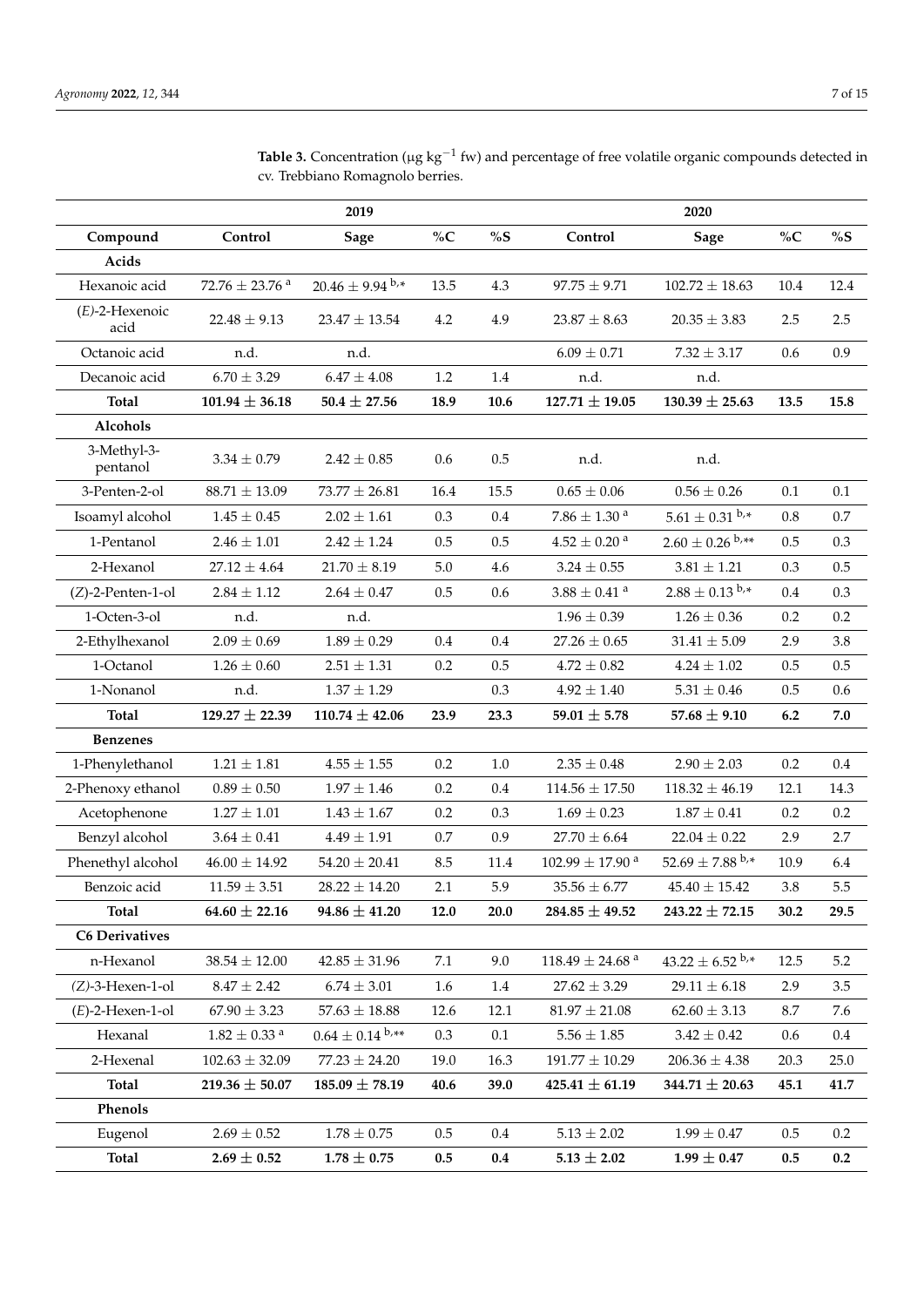|                      |                        | 2019                 |          |          |                     | 2020                   |         |     |
|----------------------|------------------------|----------------------|----------|----------|---------------------|------------------------|---------|-----|
| Compound             | Control                | Sage                 | $\%C$    | %S       | Control             | Sage                   | $\%C$   | %S  |
| <b>Terpenes</b>      |                        |                      |          |          |                     |                        |         |     |
| Linalool             | $0.12 \pm 0.01$        | $0.13 \pm 0.10$      | $\theta$ | $\Omega$ | n.d.                | n.d.                   |         |     |
| $\alpha$ -Terpineol  | $0.11 \pm 0.00$        | $0.09 \pm 0.05$      | $\theta$ | $\theta$ | n.d.                | n.d.                   |         |     |
| $\beta$ -Citronellol | n.d.                   | n.d.                 |          |          | $4.03 \pm 0.57$     | $3.54 \pm 0.72$        | $0.4\,$ | 0.4 |
| Isogeraniol          | $0.17 \pm 0.20$        | $0.41 \pm 0.36$      | $\Omega$ | 0.1      | $2.26 \pm 0.26$     | $2.07 \pm 0.21$        | 0.2     | 0.3 |
| Geraniol             | $8.89 \pm 2.47$        | $12.45 \pm 9.10$     | 1.6      | 2.6      | $7.24 \pm 2.87$     | $7.21 \pm 5.16$        | 0.8     | 0.9 |
| Geranic acid         | $8.51 \pm 2.16$        | $13.23 \pm 7.02$     | 1.6      | 2.8      | $19.41 \pm 2.83$    | $26.54 \pm 14.19$      | 2.1     | 3.2 |
| Nerol                | $1.90 \pm 0.65$        | $1.43 \pm 0.55$      | 0.4      | 0.3      | n.d.                | n.d.                   |         |     |
| <b>Total</b>         | $19.70 \pm 5.49$       | $27.74 \pm 17.18$    | 3.6      | 5.8      | 32.94 $\pm$ 6.53    | 39.36 $\pm$ 20.28      | 3.5     | 4.8 |
| <b>Vanillins</b>     |                        |                      |          |          |                     |                        |         |     |
| Vanillin             | $1.13 \pm 0.27$        | $0.91 \pm 0.22$      | 0.2      | 0.2      | $4.06 \pm 0.68$     | $5.17 \pm 1.42$        | $0.4\,$ | 0.6 |
| Acetovanillone       | $1.16 \pm 0.40$        | $3.45 \pm 2.12$      | 0.2      | 0.7      | $5.12 \pm 2.42$     | $3.14 \pm 0.79$        | 0.5     | 0.4 |
| <b>Total</b>         | $2.29 \pm 0.67$        | $4.36 \pm 2.34$      | 0.4      | 0.9      | $9.18 \pm 3.1$      | $8.31 \pm 2.21$        | 1.0     | 1.0 |
| <b>Total Sum</b>     | 539.85 $\pm$<br>137.48 | $474.97 +$<br>209.28 |          |          | $944.23 \pm 147.19$ | 825.66 $\pm$<br>150.47 |         |     |

<span id="page-7-0"></span>**Table 3.** *Cont.*

n.d.: not detected. In the same row, and for each vintage, different letters indicate significant differences; \*, significant (*p* < 0.05); \*\*, significant (*p* < 0.01). %C and %S indicate the percentage of the specific volatile compound to the total sum of volatile compounds in the control (C) and in the sage-intercropped (S) treatment, respectively.

Table 4. Concentration (µg kg<sup>-1</sup> fw) and percentage of glycosylated volatile organic compounds detected in cv. Trebbiano Romagnolo berries.

|                         |                              |                                         | 2019    |     |                              | 2020                  |       |     |
|-------------------------|------------------------------|-----------------------------------------|---------|-----|------------------------------|-----------------------|-------|-----|
| Compound                | Control                      | Sage                                    | % $C$   | %S  | Control                      | Sage                  | $\%C$ | %S  |
| <b>Acids and Esters</b> |                              |                                         |         |     |                              |                       |       |     |
| Octanoic acid           | $1.23 \pm 0.35$              | $1.76 \pm 1.04$                         | $0.4\,$ | 0.6 | $6.14 \pm 0.41$              | $4.91 \pm 1.31$       | 2.2   | 2.1 |
| Decanoic acid           | $9.10 \pm 2.03$              | $11.66 \pm 6.40$                        | 3.3     | 3.8 | $10.02 \pm 0.65$             | $7.96 \pm 2.17$       | 3.6   | 3.4 |
| Ethyl decanoate         | n.d.                         | n.d.                                    |         |     | $0.97 \pm 0.02$ <sup>a</sup> | $0.83 + 0.02^{b,*}$   | 0.3   | 0.4 |
| <b>Total</b>            | $10.33 \pm 2.38$             | $13.42 \pm 7.44$                        | 3.7     | 4.3 | $17.13 \pm 1.08$             | $13.70 \pm 3.50$      | 6.2   | 5.8 |
| <b>Alcohols</b>         |                              |                                         |         |     |                              |                       |       |     |
| 3-Methyl-3-<br>pentanol | $7.27 \pm 2.98$              | $6.37 \pm 1.50$                         | 2.6     | 2.1 | $0.96 \pm 0.19$              | $1.01 \pm 0.25$       | 0.3   | 0.4 |
| 3-Penten-2-ol           | $11.84 \pm 2.8$              | $10.14 \pm 3.19$                        | 4.3     | 3.3 | $0.66 \pm 0.01$ b            | $0.91 \pm 0.10^{b,*}$ | 0.2   | 0.4 |
| Isoamyl alcohol         | $1.91 \pm 0.47$              | $1.61 \pm 0.29$                         | 0.7     | 0.5 | $1.86 \pm 0.40$              | $1.51 \pm 0.53$       | 0.7   | 0.6 |
| 1-Pentanol              | n.d.                         | n.d.                                    |         |     | $0.27 \pm 0.04$              | $0.26 \pm 0.20$       | 0.1   | 0.1 |
| 2-Hexanol               | $9.32 \pm 2.57$              | $8.2 \pm 3.08$                          | 3.4     | 2.7 | $1.91 \pm 0.05$              | $1.99 \pm 0.22$       | 0.7   | 0.8 |
| 1-Octen-3-ol            | $5.55 \pm 0.29$ <sup>b</sup> | $6.27 + 0.18$ <sup>a<sub>+*</sub></sup> | 2.0     | 2.0 | $9.37 \pm 0.75$              | $9.18 \pm 0.96$       | 3.4   | 3.9 |
| 2-Ethylhexanol          | $1.51 \pm 0.47$              | $1.65 \pm 0.08$                         | 0.5     | 0.5 | $4.08 \pm 2.06$              | $2.67 \pm 1.24$       | 1.5   | 1.1 |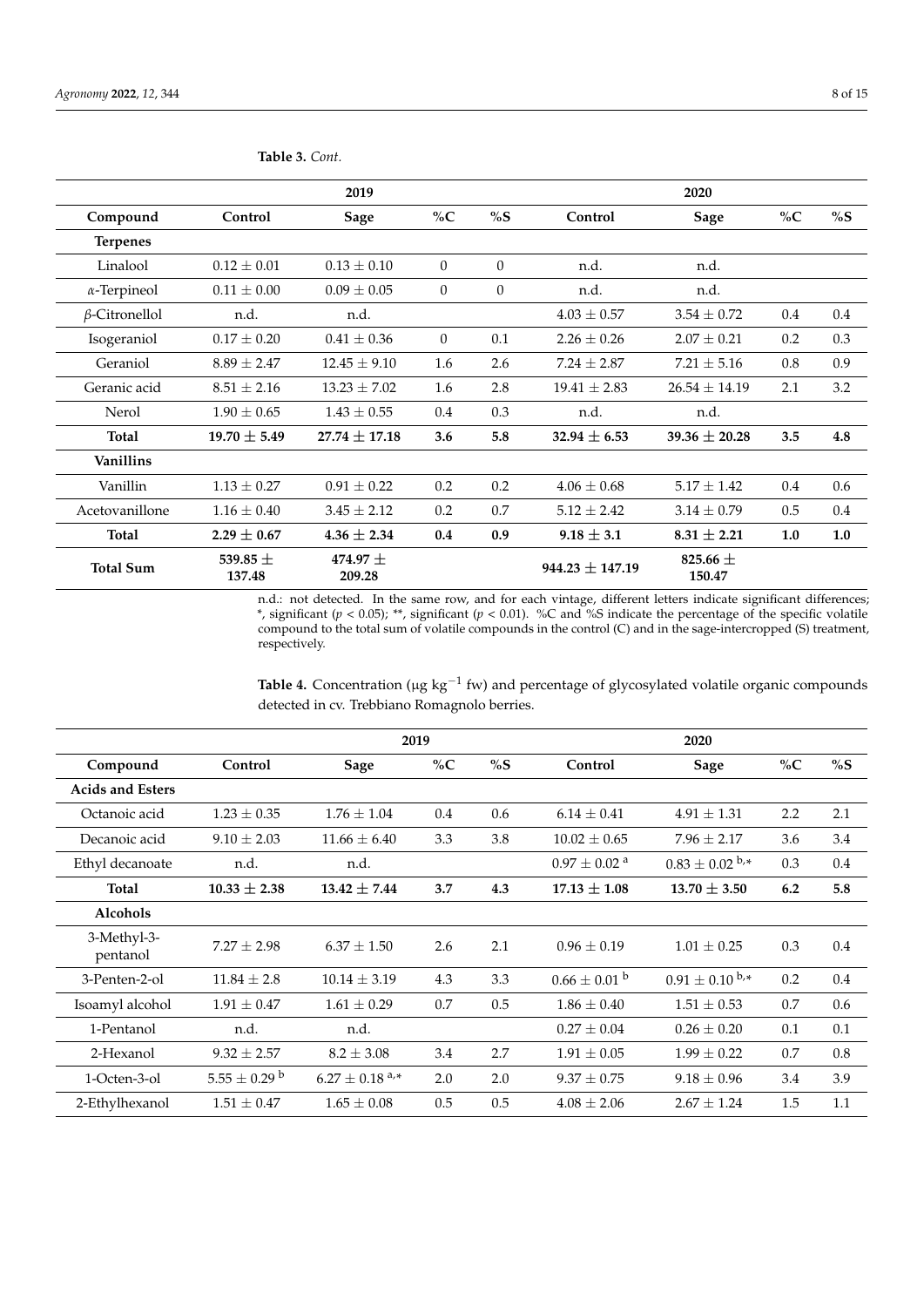|                                       |                              | 2019                           |              |              |                              | 2020                 |                 |         |
|---------------------------------------|------------------------------|--------------------------------|--------------|--------------|------------------------------|----------------------|-----------------|---------|
| Compound                              | Control                      | <b>Sage</b>                    | $\%C$        | %S           | Control                      | <b>Sage</b>          | $\%C$           | %S      |
| 1-Octanol                             | $3.38 \pm 0.69$              | $3.94 \pm 0.41$                | 1.2          | 1.3          | $5.37 \pm 0.09$              | $5.41\pm1.03$        | 1.9             | 2.3     |
| $(E)$ -2-Octen-1-ol                   | $1.27 \pm 0.31$              | $0.96 \pm 0.40$                | 0.5          | 0.3          | $1.61\pm0.10$                | $1.45 \pm 0.12$      | 0.6             | 0.6     |
| 1-Nonanol                             | $1.62 \pm 0.29$              | $2.12 \pm 0.59$                | 0.6          | 0.7          | $3.24 \pm 0.44$              | $3.57 \pm 1.06$      | $1.2\,$         | 1.5     |
| <b>Total</b>                          | $43.67 \pm 10.87$            | $41.26 \pm 9.72$               | 15.7         | 13.3         | $29.33 \pm 4.13$             | $27.96 \pm 5.71$     | 10.5            | 11.8    |
| <b>Benzenes</b>                       |                              |                                |              |              |                              |                      |                 |         |
| 2-Phenoxy ethanol                     | $0.15 \pm 0.08$              | $0.24 \pm 0.10$                | 0.1          | 0.1          | $29.03 \pm 20.61$            | $32.96 \pm 12.29$    | 10.4            | 13.9    |
| Benzaldehyde                          | $1.43 \pm 0.23$              | $0.95 \pm 0.35$                | $0.5\,$      | 0.3          | $3.30 \pm 0.01$              | $4.45 \pm 1.54$      | 1.2             | 1.9     |
| Acetophenone                          | $0.11 \pm 0.03$              | $0.09 \pm 0.03$                | $\mathbf{0}$ | $\mathbf{0}$ | $0.55 \pm 0.18$              | $0.45 \pm 0.34$      | 0.2             | 0.2     |
| Benzyl alcohol                        | $16.15 \pm 6.38$             | $15.56 \pm 11.33$              | 5.8          | 5.0          | $18.54\pm1.37$ $^{\rm a}$    | $14.09 \pm 1.26$ b,* | 6.7             | 5.9     |
| Phenethyl alcohol                     | $54.97 \pm 12.07$            | $49.62 \pm 16.42$              | 19.8         | 16.0         | $24.53 \pm 7.16$             | $19.40 \pm 2.84$     | $\!\!\!\!\!8.8$ | 8.2     |
| Benzoic acid                          | $7.86 \pm 1.01$              | $10.21 \pm 4.36$               | 2.8          | 3.3          | $12.41 \pm 2.36$             | $14.32 \pm 3.69$     | 4.5             | 6.0     |
| <b>Total</b>                          | $80.67 \pm 19.80$            | $76.67 \pm 32.59$              | 29.1         | 24.8         | $88.36 \pm 31.69$            | $85.67 \pm 21.96$    | 31.7            | 36.1    |
| C6 Compounds                          |                              |                                |              |              |                              |                      |                 |         |
| n-Hexanol                             | $6.46 \pm 2.38$              | $5.73 \pm 1.77$                | 2.3          | 1.9          | $8.74 \pm 0.95$              | $7.48 \pm 1.84$      | 3.1             | 3.2     |
| $(Z)$ -3-Hexen-1-ol                   | $2.46 \pm 1.14$              | $2.01\pm0.82$                  | 0.9          | 0.6          | $4.43 \pm 0.26$              | $4.24 \pm 1.04$      | 1.6             | 1.8     |
| $(E)$ -2-Hexen-1-ol                   | $1.37 \pm 0.52$ <sup>a</sup> | $0.77 \pm 0.23$ b,*            | 0.5          | 0.2          | $1.03 \pm 0.09$              | $0.79 \pm 0.46$      | 0.4             | 0.3     |
| Hexanal                               | $1.88\pm0.24$ $^{\rm a}$     | $1.31 \pm 0.35$ b,*            | 0.7          | 0.4          | $6.86\pm0.29$ $^{\rm a}$     | $2.12 \pm 0.70$ b,*  | 2.5             | 0.9     |
| 2-Hexenal                             | $0.01 \pm 0.02^{\text{ b}}$  | $1.27\pm0.04$ $^{a,***}$       | $\mathbf{0}$ | 0.4          | $2.40\pm0.29$ $^{\rm a}$     | $1.22 \pm 0.36$ b,*  | 0.9             | 0.5     |
| <b>Total</b>                          | $12.18 \pm 4.30$             | $11.09 \pm 3.21$               | 4.4          | 3.6          | $23.46 \pm 1.88$             | $15.85 \pm 4.40$     | 8.4             | 6.7     |
| C13<br>Norisoprenoids                 |                              |                                |              |              |                              |                      |                 |         |
| Dihydro-3-oxo-ß-<br>ionol             | $4.00 \pm 1.63$              | $9.77 \pm 3.38$ <sup>a,*</sup> | 1.4          | 3.2          | $1.22 \pm 0.86$              | $0.77 \pm 0.88$      | 0.4             | 0.3     |
| Dihydro- $\beta$ -ionone              | $9.03 \pm 1.68$              | $10.46 \pm 7.86$               | 3.3          | 3.4          |                              |                      |                 |         |
| 3-Oxo-α-ionol                         | $36.98 \pm 2.36$             | $39.69 \pm 7.68$               | 13.3         | 12.8         | $23.60\pm0.44$ $^{\rm a}$    | $14.92 \pm 3.54$ b,* | 8.5             | 6.3     |
| 3-Oxo-7,8-dihydro-<br>$\alpha$ -ionol | $13.46 \pm 4.82$             | $19.03 \pm 4.53$               | 4.9          | 6.2          | $22.64 \pm 4.32$             | $15.09 \pm 6.22$     | 8.1             | 6.4     |
| <b>Total</b>                          | $63.47 \pm 10.49$            | $78.95 \pm 23.45$              | 22.9         | 25.5         | $47.46 \pm 5.62$             | $30.78 \pm 10.64$    | $\bf 17$        | 13      |
| Phenols                               |                              |                                |              |              |                              |                      |                 |         |
| Eugenol                               | $3.26\pm0.67$ $^{\rm b}$     | $4.61 \pm 0.59$ <sup>a,*</sup> | 1.2          | 1.5          | $0.43 \pm 0.24$ <sup>b</sup> | $1.29 \pm 0.41$ a,*  | 0.2             | 0.5     |
| Isoeugenol                            | $5.59 \pm 3.14$              | $4.99\pm1.04$                  | 2.0          | 1.6          | $3.02 \pm 0.52$              | $2.21 \pm 0.65$      | $1.1\,$         | 0.9     |
| <b>Total</b>                          | $8.85 \pm 3.81$              | $9.60 \pm 1.63$                | 3.2          | 3.1          | $3.45 \pm 0.76$              | $3.50 \pm 1.06$      | 1.2             | $1.5\,$ |
| <b>Terpenes</b>                       |                              |                                |              |              |                              |                      |                 |         |
| Linalool                              | $0.40 \pm 0.16$              | $0.45\pm0.12$                  | 0.1          | 0.1          | $1.05 \pm 0.30$              | $0.88 \pm 0.15$      | $0.4\,$         | $0.4\,$ |
| $\alpha$ -Terpineol                   | $0.61\pm0.46$                | $0.67\pm0.34$                  | 0.2          | 0.2          | $3.74\pm1.11$                | $2.46\pm0.68$        | 1.3             | $1.0\,$ |
| Methyl geraniate                      | n.d.                         | n.d.                           |              |              | $2.54\pm0.00$                | $2.68\pm0.39$        | 0.9             | $1.1\,$ |
| Citral                                | n.d.                         | n.d.                           |              |              | $0.90 \pm 0.44$              | $1.41\pm0.12$        | 0.3             | 0.6     |
| $\beta$ -Citronellol                  | n.d.                         | n.d.                           |              |              | $1.02\pm0.46$                | $0.95\pm0.16$        | $0.4\,$         | 0.4     |

**Table 4.** *Cont.*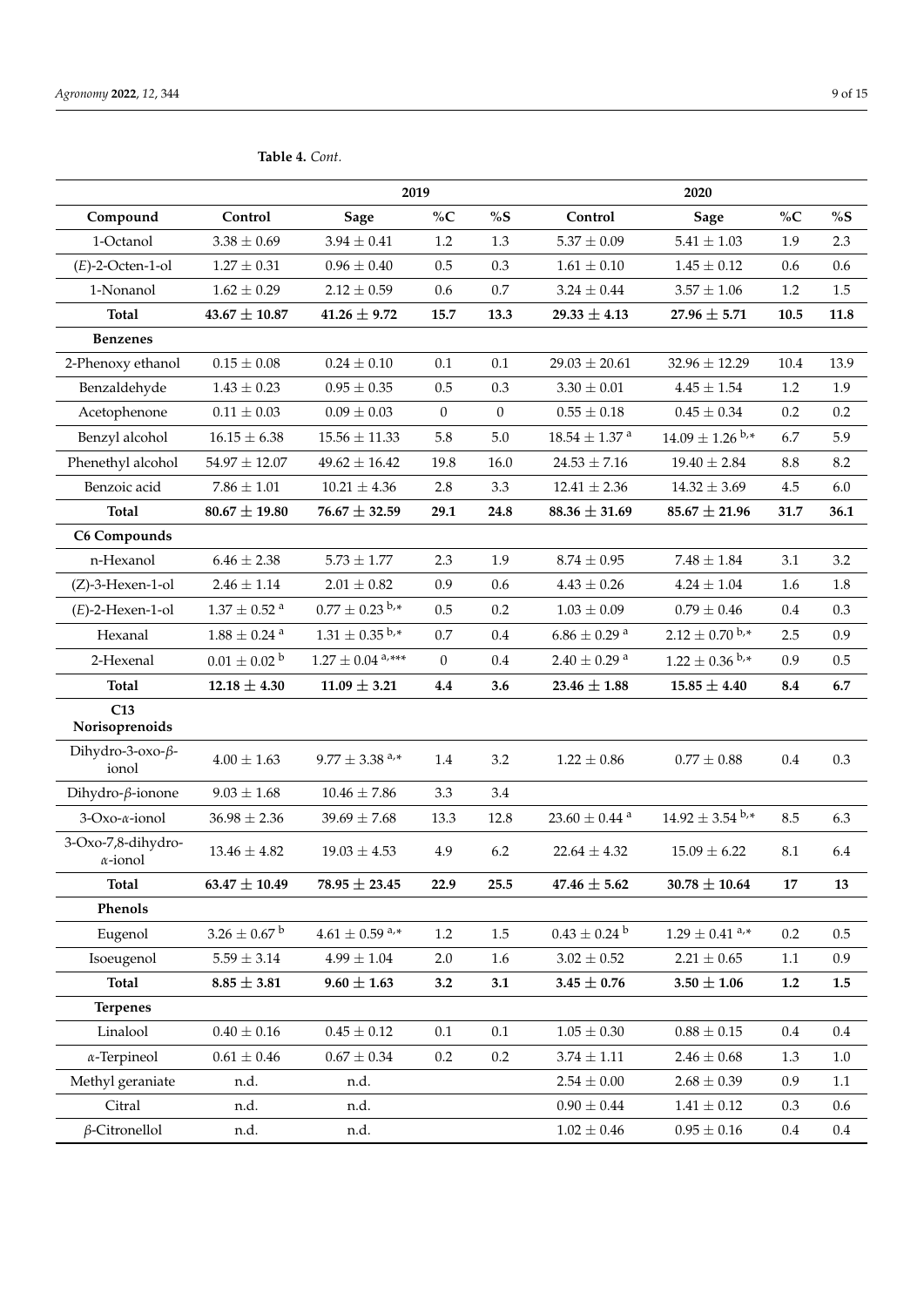|                                              |                  |                        | 2019  |      |                             | 2020                |       |      |
|----------------------------------------------|------------------|------------------------|-------|------|-----------------------------|---------------------|-------|------|
| Compound                                     | Control          | Sage                   | $\%C$ | %S   | Control                     | Sage                | $\%C$ | %S   |
| Isogeraniol                                  | $0.79 + 0.17$    | $1.09 + 0.29$          | 0.3   | 0.4  | $1.43 + 0.32$               | $1.04 + 0.58$       | 0.5   | 0.4  |
| Geraniol                                     | $19.65 \pm 2.02$ | $24.12 \pm 3.66$       | 7.1   | 7.8  | $27.51 \pm 6.11$            | $24.04 + 3.34$      | 9.9   | 10.1 |
| 8-Hydroxylinalool                            | $2.51 \pm 0.52$  | $3.27 \pm 1.21$        | 0.9   | 1.1  | $10.29 + 0.82$ <sup>a</sup> | $6.14 \pm 1.17$ b,* | 3.7   | 2.6  |
| Geranic acid                                 | $8.18 \pm 1.24$  | $14.96 \pm 9.20$       | 2.9   | 4.8  | $9.18 \pm 0.67$             | $11.88 \pm 3.95$    | 3.3   | 5.0  |
| Nerol                                        | $2.71 + 1.45$    | $2.27 + 0.21$          | 1.0   | 0.7  | n.d.                        | n.d.                |       |      |
| <b>Total</b>                                 | $34.85 \pm 6.02$ | $46.83 \pm 15.03$      | 12.6  | 15.1 | $57.66 + 10.23$             | $51.48 + 10.54$     | 20.7  | 21.7 |
| Vanillins                                    |                  |                        |       |      |                             |                     |       |      |
| Vanillin                                     | $1.61 + 0.45$    | $1.81 + 0.05$          | 0.6   | 0.6  | $8.24 \pm 1.05$             | $5.07 + 1.42$       | 3.0   | 2.1  |
| Acetovanillone                               | $6.03 \pm 2.78$  | $8.23 \pm 0.36$        | 2.2   | 2.7  | n.d.                        | n.d.                |       |      |
| $3,4,5-$<br>Trimethoxybenzyl<br>methyl ether | $14.46 + 4.21$   | $19.56 + 7.24$         | 5.2   | 6.3  | n.d.                        | n.d.                |       |      |
| <b>Total</b>                                 | 22.10 $\pm$ 7.44 | 29.60 $\pm$ 7.65       | 8.0   | 9.6  | $8.24 \pm 1.05$             | $5.07 \pm 1.42$     | 3.0   | 2.1  |
| Miscellaneous                                |                  |                        |       |      |                             |                     |       |      |
| 2-Acetylpyrrole                              | $1.37 \pm 0.28$  | $1.96 \pm 0.81$        | 0.5   | 0.6  | $3.32 + 0.19$               | $2.98 \pm 0.39$     | 1.2   | 1.3  |
| <b>Total</b>                                 | $1.37 \pm 0.28$  | $1.96 \pm 0.81$        | 0.5   | 0.6  | $3.32 \pm 0.19$             | $2.98 \pm 0.39$     | 1.2   | 1.3  |
| <b>Total Sum</b>                             | $277.49 + 65.39$ | 309.38 $\pm$<br>101.53 |       |      | $278.41 + 56.63$            | $236.99 + 59.62$    |       |      |

<span id="page-9-0"></span>**Table 4.** *Cont.*

n.d.: not detected. In the same row, and for each vintage, different letters indicate significant differences; \*, significant (*p* < 0.05); \*\*\*, significant (*p* < 0.001). %C and %S indicate the percentage of the specific volatile compound to the total sum of volatile compounds in the control (C) and in the sage-intercropped (S) treatment, respectively.

A variety of chemical classes, which included acids and esters, alcohols, benzenes,  $C_6$ derivatives, C<sup>13</sup> norisoprenoids, phenols, terpenes, vanillins, and others, were observed (Table [2\)](#page-5-0).

Some compounds showed a wide range of variability both in free (i.e., n-hexanol, 2-hexanol, acetovanillone) and bound (i.e., 3-penten-2-ol, 3-methyl-3-pentanol, dihydro-3 oxo-*β*-ionol) forms (Table [2\)](#page-5-0).

In the free aroma fraction, the main classes were  $C_6$  derivatives, alcohols, and benzenes. The compounds showing the highest mean concentrations were 2-hexanal, 3-penten-2-ol, and phenethyl alcohol (Table [2\)](#page-5-0).

In the bound aroma fraction, the major classes were benzenes,  $C_{13}$  norisoprenoids, and terpenes. The compounds showing the highest averaged concentrations were phenethyl alcohol, 3-oxo-*α*-ionol, and geraniol (Table [2\)](#page-5-0).

# *3.4. Volatile Compounds Identified in Trebbiano Romagnolo Berries Intercropped with Salvia officinalis*

Intercropping with sage modified the composition of volatile compounds (Tables [3](#page-7-0) and [4\)](#page-9-0). The classes of aroma compounds that contributed most to these changes were  $C_6$  derivatives and alcohols (Tables [3](#page-7-0) and [4\)](#page-9-0).

Compounds that showed an increase by intercropping with sage were 3-penten-2 ol, 1-octen-3-ol, 2-hexenal, dihydro-3-oxo-*β*-ionol, and eugenol. Noteworthy, all these compounds were found in their bound form (Tables [3](#page-7-0) and [4\)](#page-9-0).

Intercropping induced a decrease in concentration in both free (phenethyl alcohol, n-hexanol, hexanoic acid, isoamyl alcohol, 1-pentanol, (*Z*)-2-penten-1-ol, and hexanal) and bound (3-oxo-*α*-ionol, benzyl alcohol, 8-hydroxylinalool, hexanal, 2-hexenal, (*E*)-2-hexen-1 ol, and ethyl decanoate) volatile compound forms (Tables [3](#page-7-0) and [4\)](#page-9-0).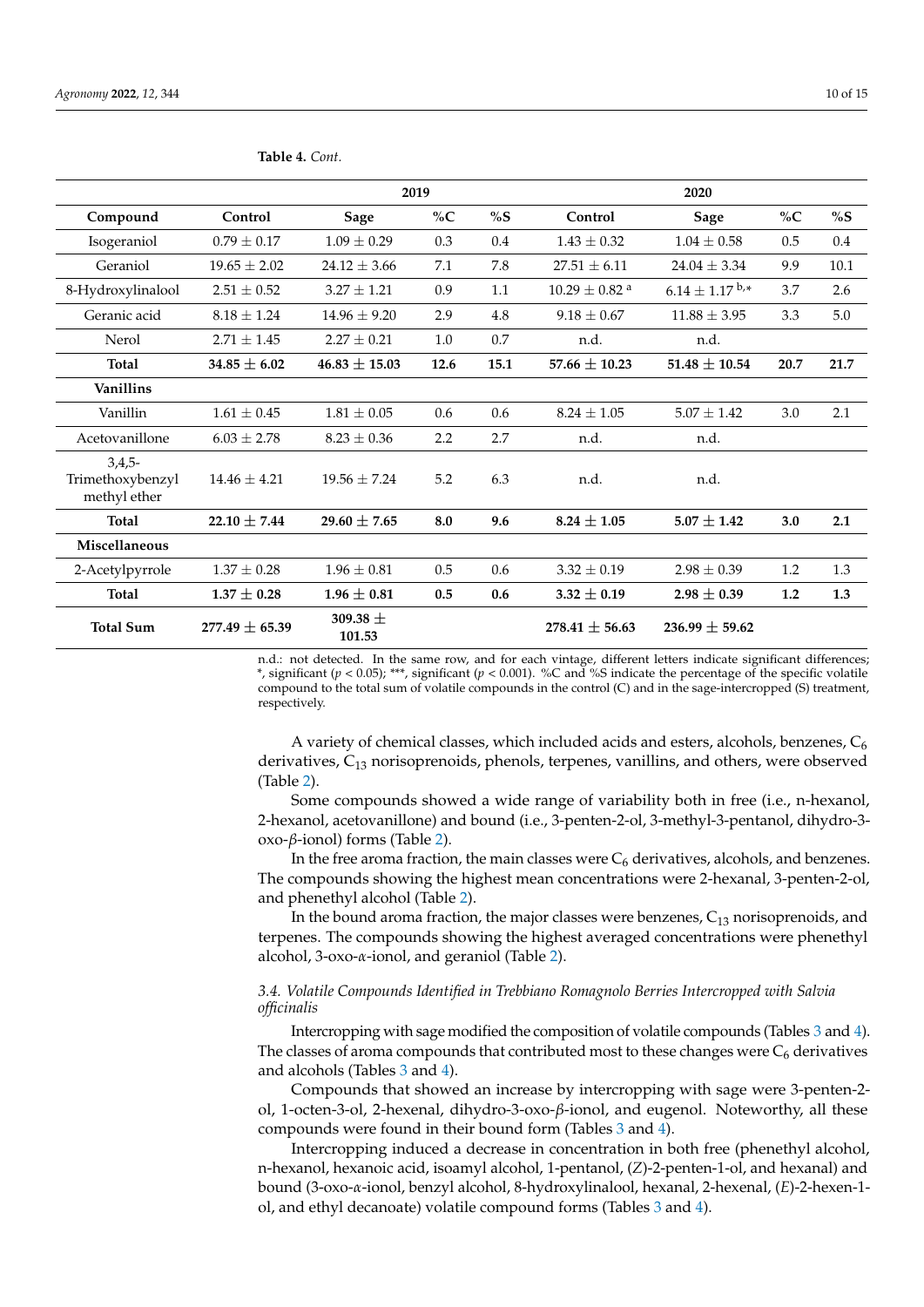# **4. Discussion**

# *4.1. Volatile Profile of Berries of cv. Trebbiano Romagnolo*

To the best of our knowledge, this is the first report on the characterization of the volatile composition of cv. Trebbiano Romagnolo berries, its distribution in the free or glycosylated form, and on the study of the effects of intercropping with sage on that composition. Trebbiano Romagnolo is considered a neutral grape cultivar [\[17\]](#page-13-6). Neutral grapes are characterized by non-varietal aromas, with monoterpenes and/or other typical grape volatile compounds occurring at a lower level than the odor threshold [\[10\]](#page-13-11). They generally lack any distinctive aroma but are largely dominated by  $C_6$  compounds, aldehydes, and alcohols [\[2\]](#page-12-1).

In our study, a total of 48 volatile organic compounds were identified and quantified in the berries (Table [2\)](#page-5-0). Differences between vintages were recorded due in part to the different climatic conditions as the second vegetative season had higher mean temperatures (+2.9 ◦C) and much lower rainfall values (−222.9 mm) and experienced a spring frost.

Volatiles were found to be mainly in the free form, and their averaged total concentration was twofold that of the glycosylated compounds (Table [2\)](#page-5-0).

The berry aromatic profiles of cv. Trebbiano Romagnolo showed some similarities to other cultivars that are considered neutral.  $C_6$  derivatives constitute the major class of free volatiles in berries, representing up to 50% of that fraction (Table [2\)](#page-5-0), as in other neutral varieties such as Ugni blanc [\[22\]](#page-13-12), Chardonnay [\[23\]](#page-13-13), Semillon [\[24\]](#page-13-14), Falanghina, Coda di Volpe and Greco [\[25](#page-13-15)[,26\]](#page-13-16), Grenache [\[27\]](#page-13-17), Monastrell and Tempranillo [\[28\]](#page-13-18).

The main  $C_6$  compounds were 2-hexenal, 2-hexen-1-ol, and n-hexanol (Table [2\)](#page-5-0). Similar results were seen in berries of the cultivars Falanghina, Coda di Volpe and Greco [\[25\]](#page-13-15), Ugni blanc [\[22\]](#page-13-12), and Albillo [\[29\]](#page-13-19).

As already found in Semillon and Chardonnay [\[24\]](#page-13-14), benzene derivatives accounted for a further 25% of the free volatile fraction, due to the significant presence of phenethyl alcohol and 2-phenoxy ethanol (Table [2\)](#page-5-0).

Among alcohols, 3-penten-2-ol was the highest (Table [2\)](#page-5-0), as opposed to what was reported for other white neutral cultivars, in which 3-methyl-1-butanol was found to prevail [\[30\]](#page-13-20).

As expected, terpenes represented slightly less than 5% of the free volatiles' fraction (Table [3\)](#page-7-0), and this is in accordance with the finding of Sefton et al. [\[23\]](#page-13-13) on Chardonnay. Notably, terpenes were not detected among the free volatiles found in the berries of cv. Ugni blanc (Trebbiano Toscano) [\[22\]](#page-13-12). The main terpenes detected were geranic acid, geraniol, and *β*-citronellol (Table [2\)](#page-5-0). It is known that, in the grape metabolic pathway, *β*-citronellol is derived directly from geraniol after enzymic reduction and that the former may eventually generate rose oxide after cyclization [\[31\]](#page-13-21). Since no rose oxide was detected, it could be supposed that, in cv. Trebbiano Romagnolo, the enzymes presiding over this last reaction are not expressed. Further, the fate of geraniol could be its isomerization to nerol, which was also found at low amounts in our samples, or oxidation to the mentioned geranic acid, the main free terpene in Trebbiano Romagnolo grapes.

As a term of comparison, the main free terpenes detected in the berries of neutral cultivars were linalool, *α*-terpineol, and geraniol (cv. Falanghina) [\[25\]](#page-13-15) or E-2,6-dimethylocta-2,7-diene-l,6-diol and geraniol in Chardonnay grapes [\[23\]](#page-13-13).

In their bound form, terpenes represented one of the major classes found in berries of cv. Trebbiano Romagnolo (13–22%) (Table [4\)](#page-9-0) highlighting the potential relevance of enological practices, including the use of selected yeast, aimed to promote the release of volatile compounds from their precursors [\[17\]](#page-13-6). Again, as found for free volatiles, geranic acid and geraniol were the main terpenes present as glycosides (Table [2\)](#page-5-0).

Norisoprenoids were only detected as bound compounds (Table [2\)](#page-5-0). This is in substantial accordance with other published data confirming their almost complete glycosylation in grape tissues [\[2](#page-12-1)[,20,](#page-13-9)[23,](#page-13-13)[32,](#page-13-22)[33\]](#page-13-23). In our samples, they were dihydro-3-oxo-*β*-ionol, dihydro*β*-ionone, 3-oxo-α-ionol, and 3-oxo-7,8-dihydro-α-ionol and represented about 20% of the glycosylated molecules (Table [4\)](#page-9-0). The  $C_{13}$  norisoprenoids are of high importance for the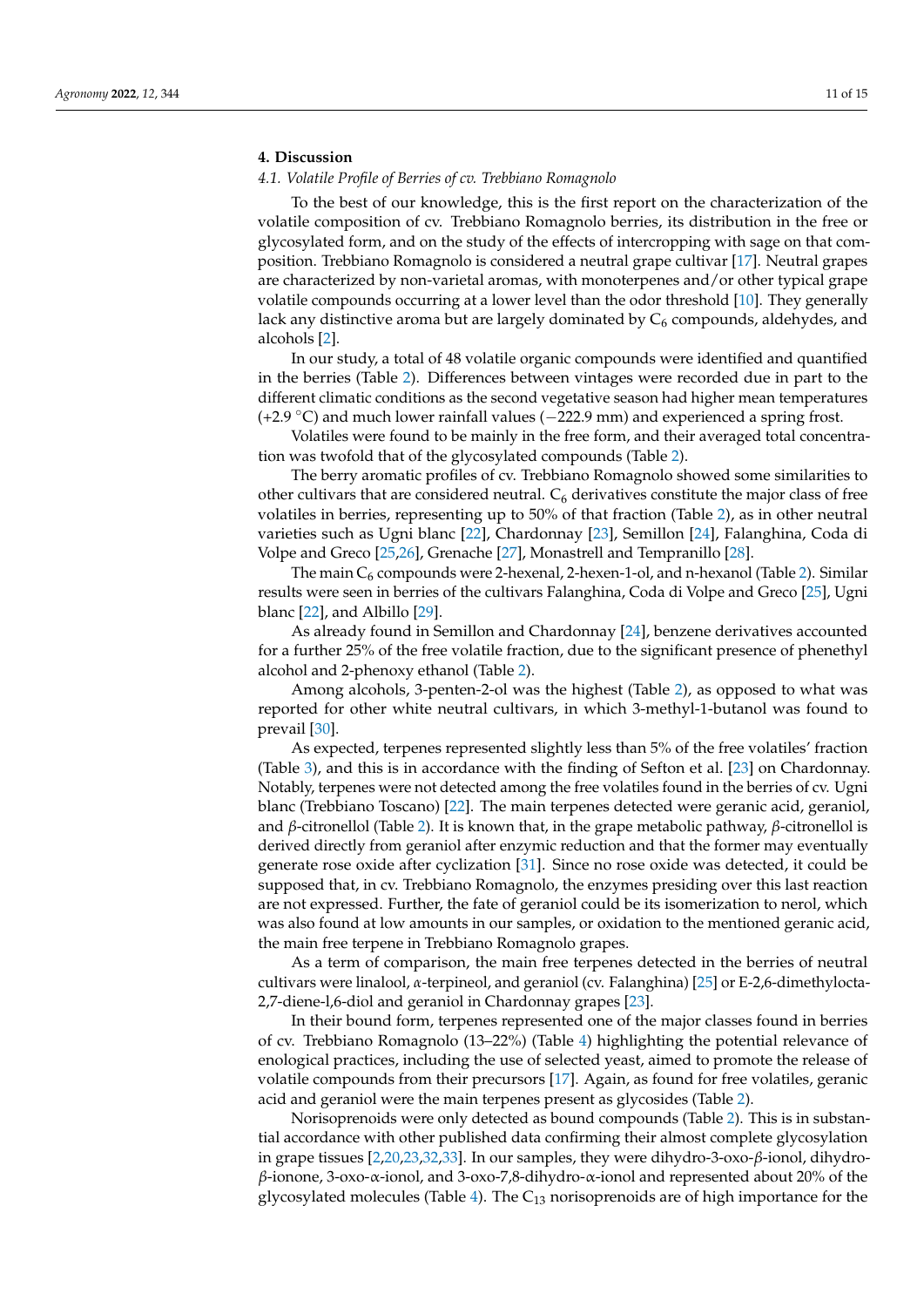aroma of grapes and wines due to their very low detection thresholds. Norisoprenoids provide floral and fruity aromas in the grapes and wine [\[34\]](#page-13-24).

Aroma depends mainly on cultivar, but it is also influenced by altitude, soil, climate, and viticulture practices [\[1,](#page-12-0)[12,](#page-13-1)[13,](#page-13-2)[15\]](#page-13-4).

In the case of neutral grapes, wine aroma will be expressed only through a complex array of biochemical reactions that take place during the wine-making process [\[35\]](#page-13-25).

Terpenes and norisoprenoids are considered varietal volatiles [\[1,](#page-12-0)[36\]](#page-13-26). The major terpenes observed in Trebbiano Romagnolo berries (Table [2\)](#page-5-0) were also detected, by other authors, in Trebbiano wines [\[17](#page-13-6)[,37\]](#page-14-0) whereas norisoprenoids were not.

#### *4.2. Berry Volatile Composition of cv. Trebbiano Romagnolo Intercropped with Salvia officinalis*

Intercropping is an agroecological strategy, the application of which in viticultural systems is increasing [\[38\]](#page-14-1). Recent evidence demonstrates that intercropping with a mixture of three medicinal and aromatic plants (basil, lemon balm, and sage) may influence the accumulation of VOCs in berries of cv. Sangiovese [\[15\]](#page-13-4).

In the present study, the introduction of sage did not modify the productivity parameters of the vines or the technological parameters of the berries at harvest (Table [1\)](#page-3-0).

The grape and sage produce a range of volatile compounds that make up their characteristic aroma and impact their flavor. According to our GC-MS results, intercropping appeared to influence the accumulation of volatile compounds in Trebbiano Romagnolo berries, which may contribute to their aroma and flavor diversity. The concentration and the relative percentages of volatile components varied following vineyard intercropping (Tables  $3$  and  $4$ ).

It has been reported that grapevines are able to absorb volatile phenols contained in the smoke [\[39\]](#page-14-2) or that the concentration levels in berries could be influenced by proximity to high volatile emitters [\[40\]](#page-14-3). Eucalyptus plants, which emit high amounts of 1–8 cineole, were found to influence the concentration of that volatile compound in the berries and corresponding wine [\[40\]](#page-14-3).

Based on these studies and on the data obtained in this experiment (Tables [3](#page-7-0) and [4\)](#page-9-0), it could be hypothesized that the volatiles emitted by sage interacted with the grapevines.

Regarding alcohols and aldehydes, C<sup>6</sup> derivatives such as n-hexanol, (*E*)-2-hexen-1-ol, hexanal, and 2-hexenal stood out in both control and sage-intercropped grape samples. Most of these compounds are formed in plants by the degradation of fatty acids (linoleic and linolenic acid) via lipoxygenase, 13-hydroperoxide lyases, alcohol dehydrogenase, isomerization factors, and acylases [\[41\]](#page-14-4) and the expression of these enzymes was claimed to be closely related to the degree of ripening of the berry [\[28\]](#page-13-18). Noteworthy, sage essential oil can inhibit the activity of lipoxygenases, key enzymes for the first steps in the conversion of fatty acids into aldehydes [\[42\]](#page-14-5). The lower concentration of hexanal (Tables [3](#page-7-0) and [4\)](#page-9-0) could be explained by the likely low activity of the hydroperoxide lyase or by the higher activity of alcohol dehydrogenase that converts these aldehydes to the corresponding alcohols [\[43\]](#page-14-6). The intercropping application had a decreasing effect on the concentration of some alcohols (isoamyl alcohol, 1-pentanol, (*Z*)-2-penten-1-ol, n-hexanol, (*E*)-2-hexen-1-ol) and an aldehyde (hexanal) (Tables [3](#page-7-0) and [4\)](#page-9-0). Aldehydes are of particular importance from the sensory point of view due to their low threshold of perception, significantly lower than that of the corresponding alcohols [\[2\]](#page-12-1).

Among phenols, eugenol, in its bound form, was significantly increased in the berries of intercropped grapevines in both years (Table [4\)](#page-9-0). Eugenol derives from ferulic acid or related metabolites [\[34\]](#page-13-24). It brings about a pleasant spicy aroma [\[2\]](#page-12-1). Eugenol has been identified in the essential oils extracted from *Salvia officinalis* [\[44\]](#page-14-7). The increase of eugenol in grape berries could be, in part, related to compounds possibly released in the air by sage plants.

Changes observed on eugenol (phenol), phenethyl alcohol, and benzyl alcohol (benzenes), and the reduction of the terpene linalool isomer 8-hydroxy-linalool (bound form)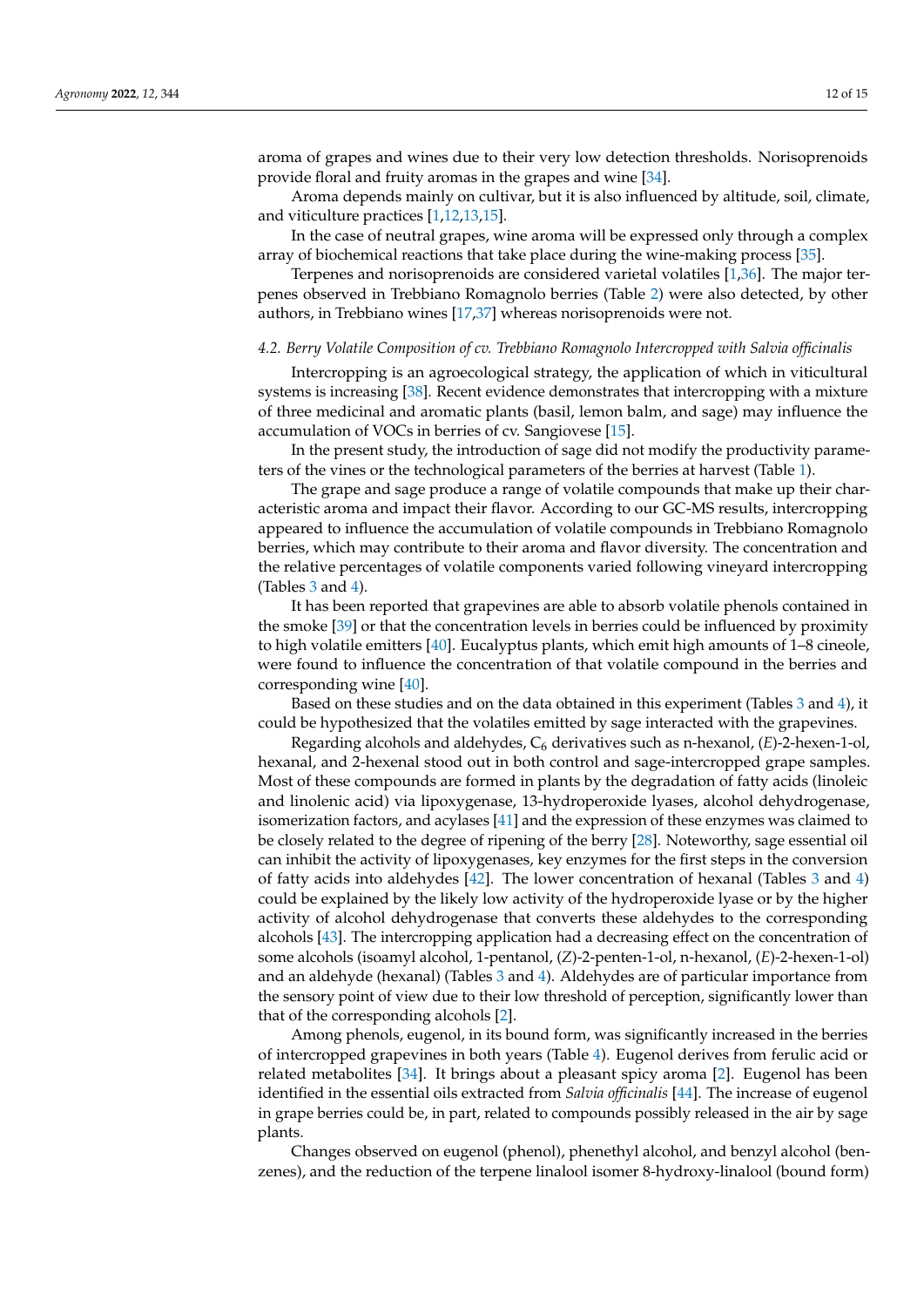(Tables [3](#page-7-0) and [4\)](#page-9-0), suggest an influence of VOCs emitted by sage on the shikimic and terpene pathways.

Norisoprenoids showed significant changes in the bound volatiles of grapes of the intercropped treatment, with dihydro-3-oxo-*β*-ionol increasing and 3-oxo-*α*-ionol decreasing (Tables  $3$  and  $4$ ).

In addition to intercropping, the vintage (years 2019 and 2020) also impacted both the free and the bound volatile profile of Trebbiano Romagnolo berries (Tables [3](#page-7-0) and [4\)](#page-9-0). This result displays the important effect of climatic conditions on the vulnerable volatile compounds.

# **5. Conclusions**

To the best of our knowledge, this is the first report to characterize the volatile compounds of cv. Trebbiano Romagnolo berries. A total of 48 free and bound aroma compounds were identified using SPE-GC-MS. In the free aroma fraction, the main classes were  $C_6$ derivatives, alcohols, and benzenes, while in the bound aroma fraction, the major classes were benzenes,  $C_{13}$  norisoprenoids, and terpenes. The data highlight the potential of enological practices aimed at promoting the release of volatile compounds from their precursors.

The results obtained in this experiment indicate that intercropping with *Salvia officinalis* may influence volatile compounds in grape berries, a result deserving further attention in cultivars considered to be neutral such as Trebbiano Romagnolo, providing new insights for exploring the complexity of the terroir and the role of agroecological strategies.

**Author Contributions:** Conceptualization, A.D.R.; methodology, A.D.R. and F.C.; investigation, A.R.-D., A.C.-M. and A.L., writing—original draft preparation, A.R.-D. and A.L.; writing—review and editing, A.R.-D., A.L., O.S., F.C. and A.D.R.; supervision, S.S., F.C. and A.D.R. All authors have read and agreed to the published version of the manuscript.

**Funding:** This research received no external funding.

**Institutional Review Board Statement:** Not applicable.

**Data Availability Statement:** The authors declare that the data supporting this study are available from the corresponding author on reasonable request.

**Acknowledgments:** The authors gratefully acknowledge the farm Podere Casetta for hosting the experiment and the precious cooperation and the students Parya Soltanmahi, Andrea Tazzari and Chiara Barchiesi for their valuable contribution in the field and laboratory analysis.

**Conflicts of Interest:** The authors declare no conflict of interest.

#### **References**

- <span id="page-12-0"></span>1. González-Barreiro, C.; Rial-Otero, R.; Cancho-Grande, B.; Simal-Gándara, J. Wine aroma compounds in grapes: A critical review. *Crit. Rev. Food Sci. Nutr.* **2015**, *55*, 202–218. [\[CrossRef\]](http://doi.org/10.1080/10408398.2011.650336) [\[PubMed\]](http://www.ncbi.nlm.nih.gov/pubmed/24915400)
- <span id="page-12-1"></span>2. Ferreira, V.; Lopez, R. The actual and potential aroma of winemaking grapes. *Biomolecules* **2019**, *9*, 818. [\[CrossRef\]](http://doi.org/10.3390/biom9120818) [\[PubMed\]](http://www.ncbi.nlm.nih.gov/pubmed/31816941)
- <span id="page-12-2"></span>3. D'Onofrio, C. Chapter 5: Changes in volatile compounds. In *Sweet, Reinforced and Fortified Wines: Grape Biochemistry, Technology and Vinification*; Wiley-Blackwell: Hoboken, NJ, USA, 2013; pp. 91–103.
- <span id="page-12-3"></span>4. Lund, S.T.; Bohlmann, J. The molecular basis for wine grape quality-volatile subject. *Science* **2006**, *311*, 804–805. [\[CrossRef\]](http://doi.org/10.1126/science.1118962) [\[PubMed\]](http://www.ncbi.nlm.nih.gov/pubmed/16469915)
- <span id="page-12-4"></span>5. Vilanova, M.; Genisheva, Z.; Bescansa, L.; Masa, A.; Oliveira, J.M. Changes in free and bound fractions of aroma compounds of four *Vitis vinifera* cultivars at the last ripening stages. *Phytochemistry* **2012**, *74*, 196–205. [\[CrossRef\]](http://doi.org/10.1016/j.phytochem.2011.10.004) [\[PubMed\]](http://www.ncbi.nlm.nih.gov/pubmed/22071134)
- <span id="page-12-5"></span>6. Ghaste, M.; Narduzzi, L.; Carlin, S.; Vrhovsek, U.; Shulaev, V.; Mattivi, F. Chemical composition of volatile aroma metabolites and their glycosylated precursors that can uniquely differentiate individual grape cultivars. *Food Chem.* **2015**, *188*, 309–319. [\[CrossRef\]](http://doi.org/10.1016/j.foodchem.2015.04.056) [\[PubMed\]](http://www.ncbi.nlm.nih.gov/pubmed/26041197)
- <span id="page-12-6"></span>7. Sevindik, O.; Guclu, G.; Bombai, G.; Rombolá, A.D.; Kelebek, H.; Selli, S. Volatile compounds of cvs *Magliocco canino* and *Dimrit grape* seed oils. *J. Raw Mater. Process. Foods* **2020**, *1*, 47–54.
- <span id="page-12-7"></span>8. Lin, J.; Massonnet, M.; Cantu, D. The genetic basis of grape and wine aroma. *Hortic. Res.* **2019**, *6*, 1–24. [\[CrossRef\]](http://doi.org/10.1038/s41438-019-0163-1)
- <span id="page-12-8"></span>9. Strauss, C.R.; Wilson, B.; Gooley, P.R.; Williams, P.J. Role of monoterpenes in grape and wine flavor. In *Biogeneration of Aromas*; ACS Symposium Series; American Chemical Society: Washington, DC, USA, 1986; Volume 317, pp. 222–242; ISBN 978-0-8412-0987-9.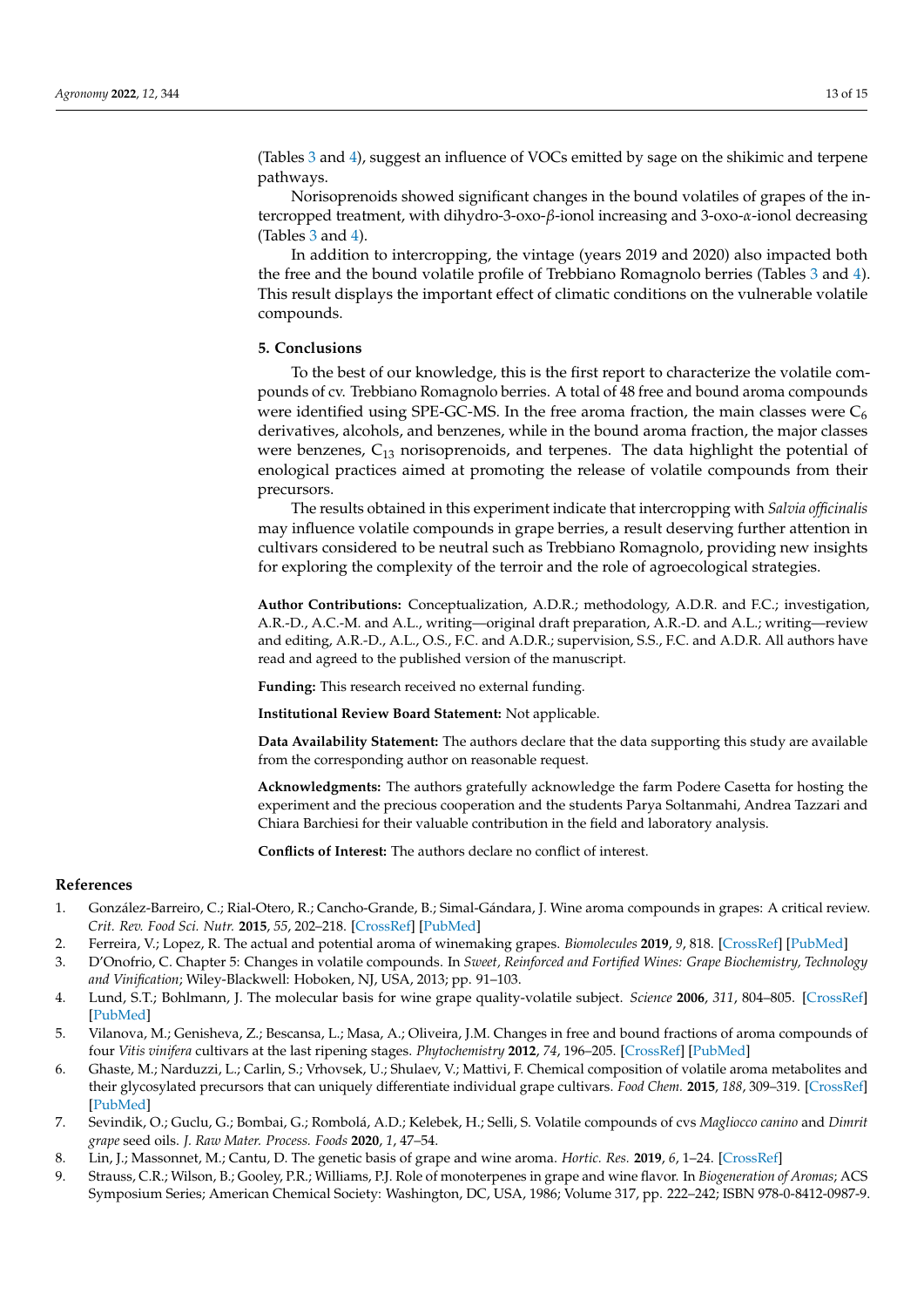- <span id="page-13-11"></span>10. Mateo, J.J.; Jiménez, M. Monoterpenes in grape juice and wines. *J. Chromatogr. A* **2000**, *881*, 557–567. [\[CrossRef\]](http://doi.org/10.1016/S0021-9673(99)01342-4)
- <span id="page-13-0"></span>11. Rienth, M.; Vigneron, N.; Darriet, P.; Sweetman, C.; Burbidge, C.; Bonghi, C.; Walker, R.P.; Famiani, F.; Castellarin, S.D. Grape berry secondary metabolites and their modulation by abiotic factors in a climate change scenario—A review. *Front. Plant Sci.* **2021**, *12*, 262. [\[CrossRef\]](http://doi.org/10.3389/fpls.2021.643258)
- <span id="page-13-1"></span>12. Alem, H.; Rigou, P.; Schneider, R.; Ojeda, H.; Torregrosa, L. Impact of agronomic practices on grape aroma composition: A review: Impact of agronomic practices on grape aroma composition. *J. Sci. Food Agric.* **2019**, *99*, 975–985. [\[CrossRef\]](http://doi.org/10.1002/jsfa.9327)
- <span id="page-13-2"></span>13. Cataldo, E.; Salvi, L.; Paoli, F.; Fucile, M.; Mattii, G.B. Effect of agronomic techniques on aroma composition of white grapevines: A review. *Agronomy* **2021**, *11*, 2027. [\[CrossRef\]](http://doi.org/10.3390/agronomy11102027)
- <span id="page-13-3"></span>14. Maitra, S.; Hossain, A.; Brestic, M.; Skalicky, M.; Ondrisik, P.; Gitari, H.; Brahmachari, K.; Shankar, T.; Bhadra, P.; Palai, J.B.; et al. Intercropping—A low input agricultural strategy for food and environmental security. *Agronomy* **2021**, *11*, 343. [\[CrossRef\]](http://doi.org/10.3390/agronomy11020343)
- <span id="page-13-4"></span>15. Mota-Segantini, D.; Lombini, A.; Rodríguez Declet, A.; De Giorgio, R.; D'Onofrio, C.; Rombolà, A.D. Effects of intercropping medicinal and aromatic plants (MAPs) on grapevine cv. *Sangiovese berry* volatile compounds. *Agroecol. Sustain. Food Syst.* **2021**, 1–11. [\[CrossRef\]](http://doi.org/10.1080/21683565.2022.2027841)
- <span id="page-13-5"></span>16. Consorzio Vini Di Romagna. Available online: <https://www.consorziovinidiromagna.it/vini/trebbiano> (accessed on 10 December 2021).
- <span id="page-13-6"></span>17. Vernocchi, P.; Patrignani, F.; Ndagijimana, M.; Lopez, C.C.; Suzzi, G.; Gardini, F.; Lanciotti, R. Trebbiano wine produced by using *Saccharomyces cerevisiae* strains endowed with β-glucosidase activity. *Ann. Microbiol.* **2015**, *65*, 1565–1571. [\[CrossRef\]](http://doi.org/10.1007/s13213-014-0995-8)
- <span id="page-13-7"></span>18. Ascrizzi, R.; Cioni, P.L.; Amadei, L.; Maccioni, S.; Flamini, G. Geographical patterns of *in vivo* spontaneously emitted volatile organic compounds in *Salvia* species. *Microchem. J.* **2017**, *133*, 13–21. [\[CrossRef\]](http://doi.org/10.1016/j.microc.2017.03.002)
- <span id="page-13-8"></span>19. Di Stefano, R. Proposal for a method of sample preparation for the determination of free and glycoside terpenes of grapes and wines [rapid analysis method, reproductibility, aromatic wines]. *Bull. De L'oiv* **1991**, *122*, 219–223.
- <span id="page-13-9"></span>20. D'Onofrio, C.; Matarese, F.; Cuzzola, A. Effect of methyl jasmonate on the aroma of *Sangiovese grapes* and wines. *Food Chem.* **2018**, *242*, 352–361. [\[CrossRef\]](http://doi.org/10.1016/j.foodchem.2017.09.084) [\[PubMed\]](http://www.ncbi.nlm.nih.gov/pubmed/29037700)
- <span id="page-13-10"></span>21. Castro-Marín, A.; Buglia, A.G.; Riponi, C.; Chinnici, F. Volatile and fixed composition of sulphite-free white wines obtained after fermentation in the presence of chitosan. *LWT* **2018**, *93*, 174–180. [\[CrossRef\]](http://doi.org/10.1016/j.lwt.2018.03.003)
- <span id="page-13-12"></span>22. Rosillo, L.; Salinas, M.R.; Garijo, J.; Alonso, G.L. Study of volatiles in grapes by dynamic headspace analysis. *J. Chromatogr. A* **1999**, *847*, 155–159. [\[CrossRef\]](http://doi.org/10.1016/S0021-9673(99)00036-9)
- <span id="page-13-13"></span>23. Sefton, M.A.; Francis, I.L.; Williams, P.J. The volatile composition of Chardonnay juices: A study by flavor precursor analysis. *Am. J. Enol. Vitic.* **1993**, *44*, 359–370.
- <span id="page-13-14"></span>24. Sefton, M.A.; Francis, I.L.; Williams, P.J. The free and bound volatile secondary metabolites of *Vitis vinifera* grape cv. Semillon. *Aust. J. Grape Wine Res.* **1996**, *2*, 179–183. [\[CrossRef\]](http://doi.org/10.1111/j.1755-0238.1996.tb00106.x)
- <span id="page-13-15"></span>25. Nasi, A.; Ferranti, P.; Amato, S.; Chianese, L. Identification of free and bound volatile compounds as typicalness and authenticity markers of non-aromatic grapes and wines through a combined use of mass spectrometric techniques. *Food Chem.* **2008**, *3*, 762–768. [\[CrossRef\]](http://doi.org/10.1016/j.foodchem.2008.03.001)
- <span id="page-13-16"></span>26. Carpentieri, A.; Sebastianelli, A.; Melchiorre, C.; Pinto, G.; Trifuoggi, M.; Lettera, V.; Amoresano, A. Fiano, Greco and Falanghina grape cultivars differentiation by volatiles fingerprinting, a case study. *Heliyon* **2019**, *5*, e02287. [\[CrossRef\]](http://doi.org/10.1016/j.heliyon.2019.e02287) [\[PubMed\]](http://www.ncbi.nlm.nih.gov/pubmed/31485514)
- <span id="page-13-17"></span>27. Stevens, K.L.; Bomben, J.L.; McFadden, W.H. Volatiles from grapes. *Vitis vinifera* (Linn.) cultivar Grenache. *J. Agric. Food Chem.* **1967**, *15*, 378–380. [\[CrossRef\]](http://doi.org/10.1021/jf60151a029)
- <span id="page-13-18"></span>28. Gómez, E.; Martínez, A.; Laencina, J. Changes in volatile compounds during maturation of some grape varieties. *J. Sci. Food Agric.* **1995**, *67*, 229–233. [\[CrossRef\]](http://doi.org/10.1002/jsfa.2740670213)
- <span id="page-13-19"></span>29. Sánchez Palomo, E.; Díaz-Maroto, M.C.; Viñas González, M.A.; Soriano-Pérez, A.; Pérez-Coello, M.S. Aroma profile of wines from Albillo and Muscat grape varieties at different stages of ripening. *Food Control* **2007**, *18*, 398–403. [\[CrossRef\]](http://doi.org/10.1016/j.foodcont.2005.11.006)
- <span id="page-13-20"></span>30. Bahena-Garrido, S.M.; Ohama, T.; Suehiro, Y.; Hata, Y.; Isogai, A.; Iwashita, K.; Goto-Yamamoto, N.; Koyama, K. The potential aroma and flavor compounds in *Vitis* sp. cv. Koshu and *V. vinifera* L. cv. Chardonnay under different environmental conditions. *J. Sci. Food Agric.* **2019**, *99*, 1926–1937. [\[CrossRef\]](http://doi.org/10.1002/jsfa.9389)
- <span id="page-13-21"></span>31. Martin, D.M.; Aubourg, S.; Schouwey, M.B.; Daviet, L.; Schalk, M.; Toub, O.; Lund, S.T.; Bohlmann, J. Functional annotation, genome organization and phylogeny of the grapevine (*Vitis vinifera*) terpene synthase gene family based on genome assembly, FLCDNA cloning, and enzyme assays. *BMC Plant Biol.* **2010**, *10*, 226. [\[CrossRef\]](http://doi.org/10.1186/1471-2229-10-226)
- <span id="page-13-22"></span>32. Selli, S.; Canbas, A.; Cabaroglu, T.; Erten, H.; Günata, Z. Aroma components of cv. Muscat of Bornova wines and influence of skin contact treatment. *Food Chem.* **2006**, *94*, 319–326. [\[CrossRef\]](http://doi.org/10.1016/j.foodchem.2004.11.019)
- <span id="page-13-23"></span>33. Selli, S.; Canbas, A.; Cabaroglu, T.; Erten, H.; Lepoutre, J.-P.; Gunata, Z. Effect of skin contact on the free and bound aroma compounds of the white wine of *Vitis vinifera* L. cv Narince. *Food Control* **2006**, *17*, 75–82. [\[CrossRef\]](http://doi.org/10.1016/j.foodcont.2004.09.005)
- <span id="page-13-24"></span>34. Ilc, T.; Werck-Reichhart, D.; Navrot, N. Meta-analysis of the core aroma components of grape and wine aroma. *Front. Plant Sci.* **2016**, *7*, 1472. [\[CrossRef\]](http://doi.org/10.3389/fpls.2016.01472) [\[PubMed\]](http://www.ncbi.nlm.nih.gov/pubmed/27746799)
- <span id="page-13-25"></span>35. Ugliano, M.; Moio, L. Free and hydrolytically released volatile compounds of *Vitis vinifera* L. cv. Fiano grapes as odour-active constituents of Fiano wine. *Anal. Chim. Acta* **2008**, *621*, 79–85. [\[CrossRef\]](http://doi.org/10.1016/j.aca.2008.03.002) [\[PubMed\]](http://www.ncbi.nlm.nih.gov/pubmed/18573373)
- <span id="page-13-26"></span>36. Ruiz, J.; Kiene, F.; Belda, I.; Fracassetti, D.; Marquina, D.; Navascués, E.; Calderón, F.; Benito, A.; Rauhut, D.; Santos, A.; et al. Effects on varietal aromas during wine making: A review of the impact of varietal aromas on the flavor of wine. *Appl. Microbiol. Biotechnol.* **2019**, *103*, 7425–7450. [\[CrossRef\]](http://doi.org/10.1007/s00253-019-10008-9) [\[PubMed\]](http://www.ncbi.nlm.nih.gov/pubmed/31377872)